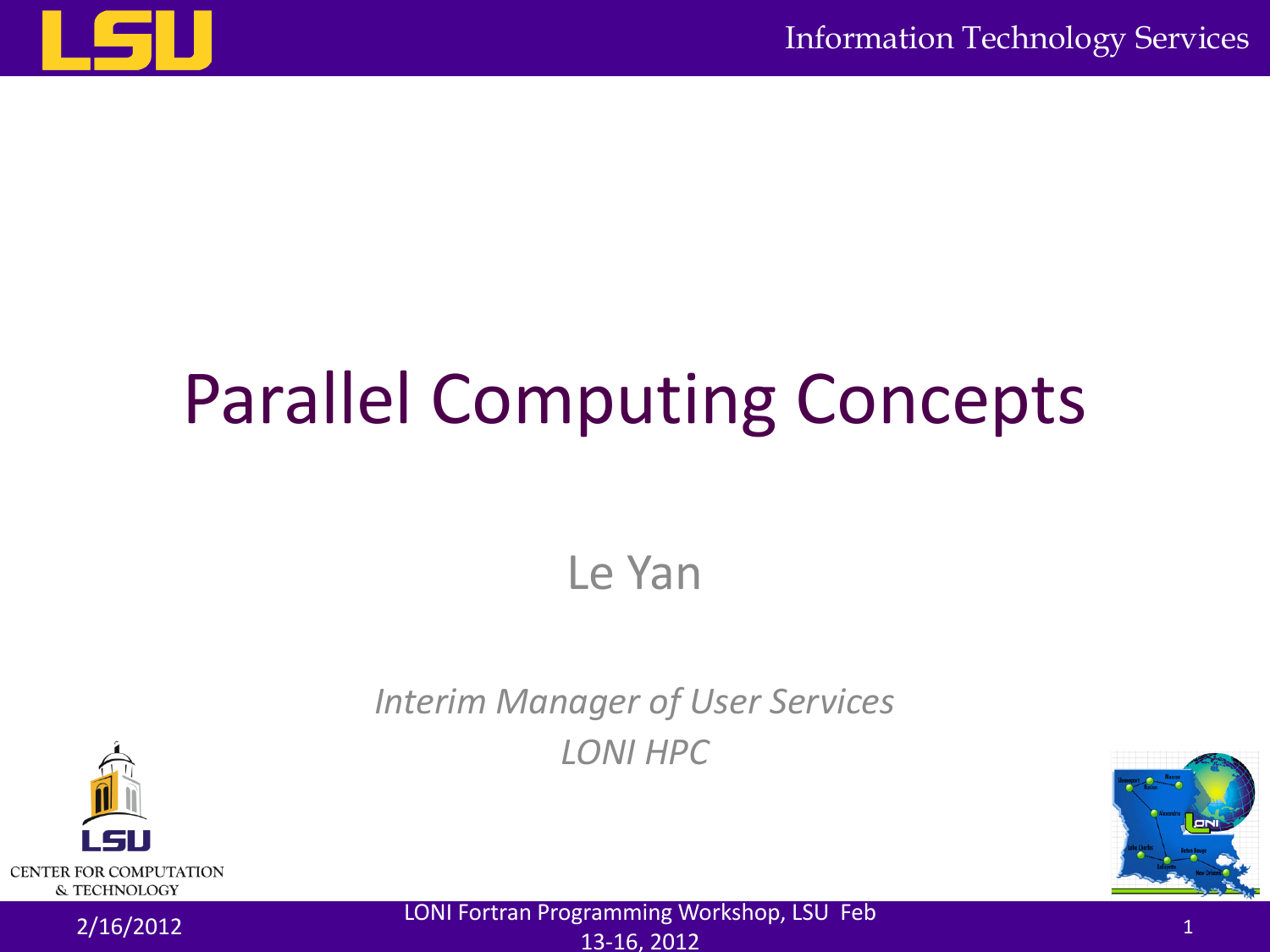

### **Outline**

- Introduction
- Parallel programming models
- Parallel programming hurdles
- Heterogeneous computing



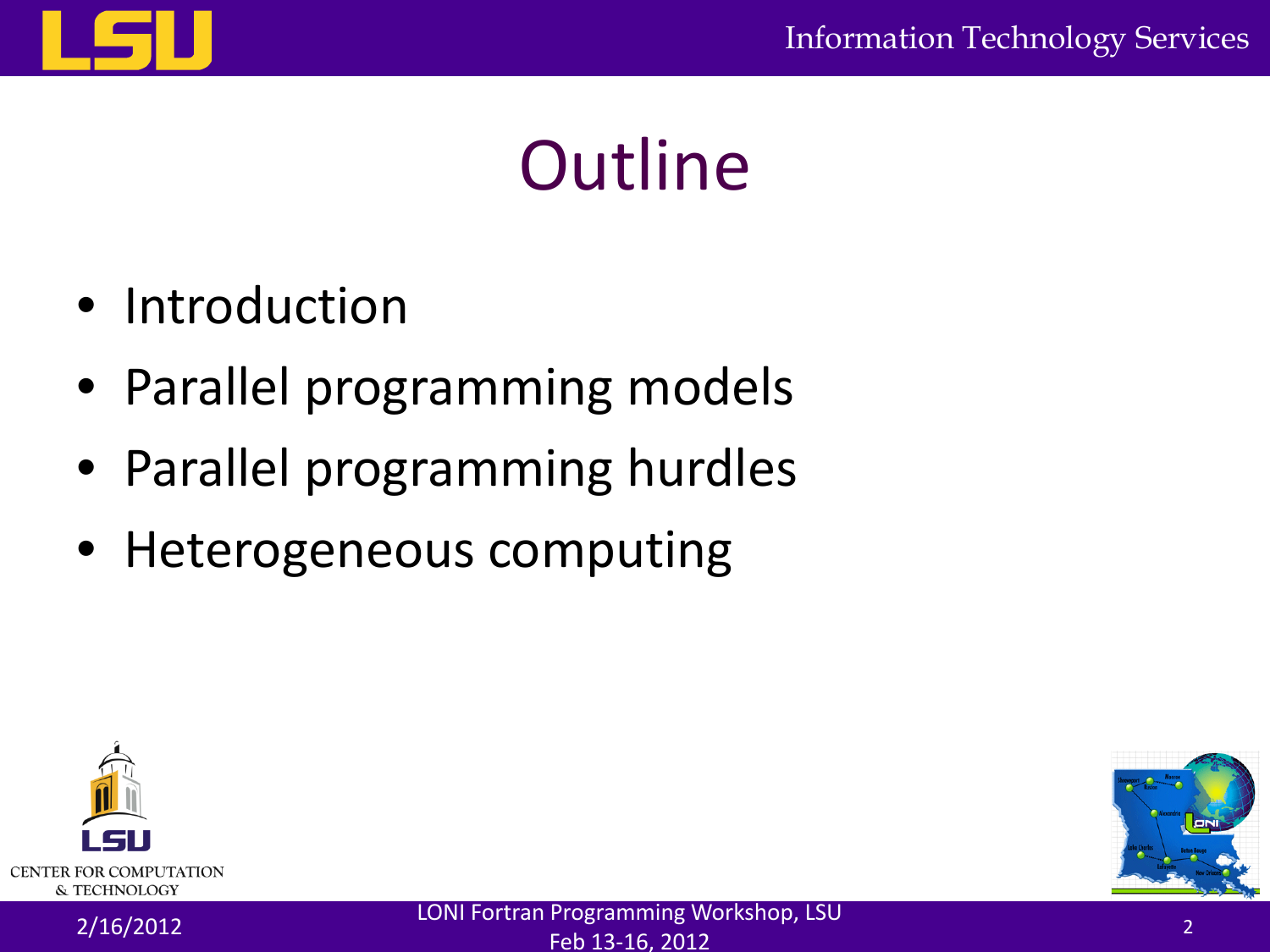

# Why parallel computing

- Parallel computing might be the only way to achieve certain goals
	- Problem size (memory, disk etc.)
	- Time needed to solve problems
- Parallel computing allows us to take advantage of ever-growing parallelism at all levels
	- Multi-core, many-core, cluster, grid, cloud…



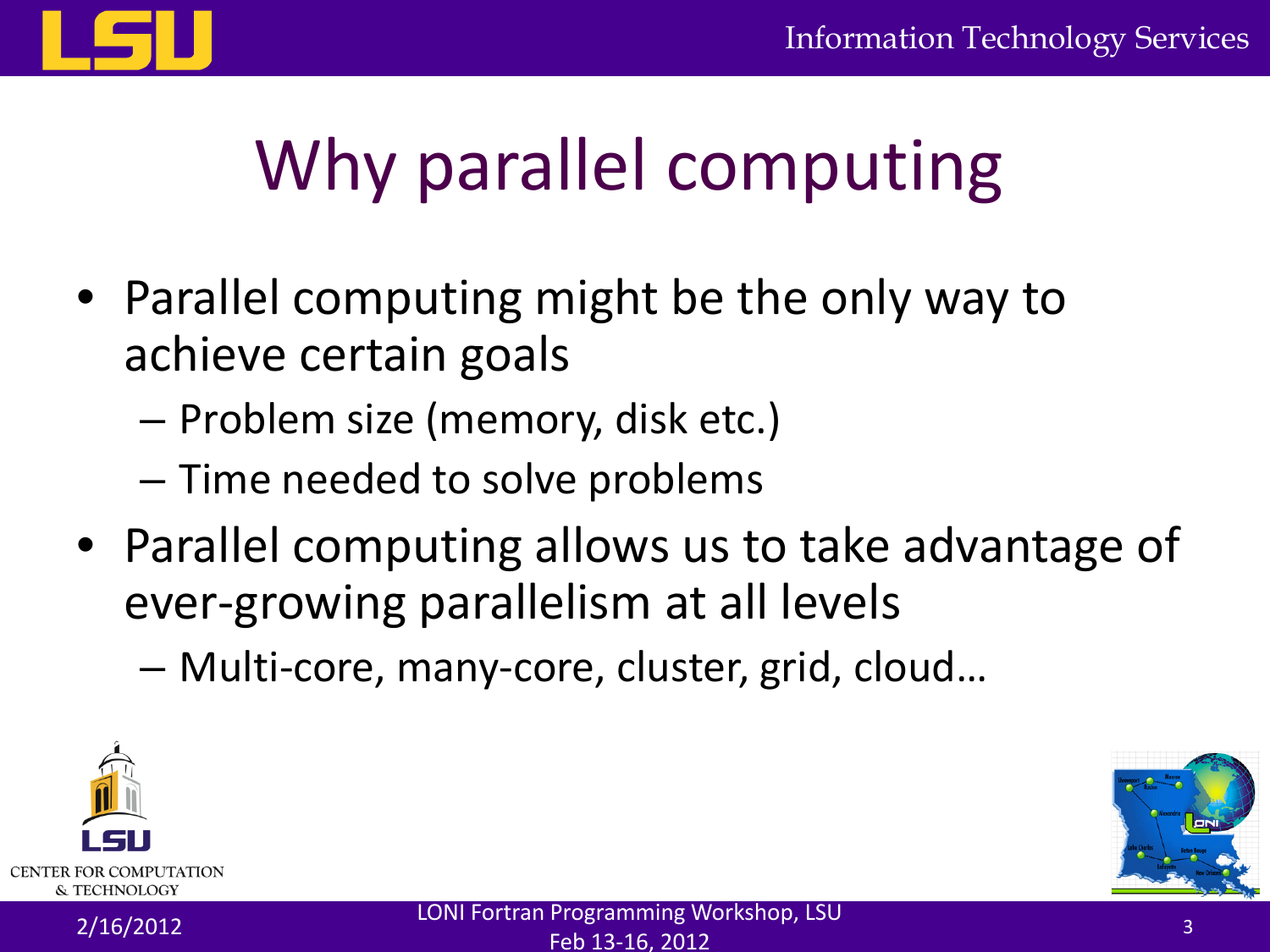

### Latest Top 500 List

- Released on 6/20/11
- Japan claims the top spot, again
	- Built by Fujitsu
	- 8 PetaFLOPS (1015) sustained
		- 10.5 PetaFLOPS sustained as of 11/3/2011
	- More than half million cores
	- Power close to 10 MW
- Only one US machine in the top 5 for the first time in 5 years (in history?)
	- (At least) four US supercomputers in the 10 PetaFLOPS range are announced/being built





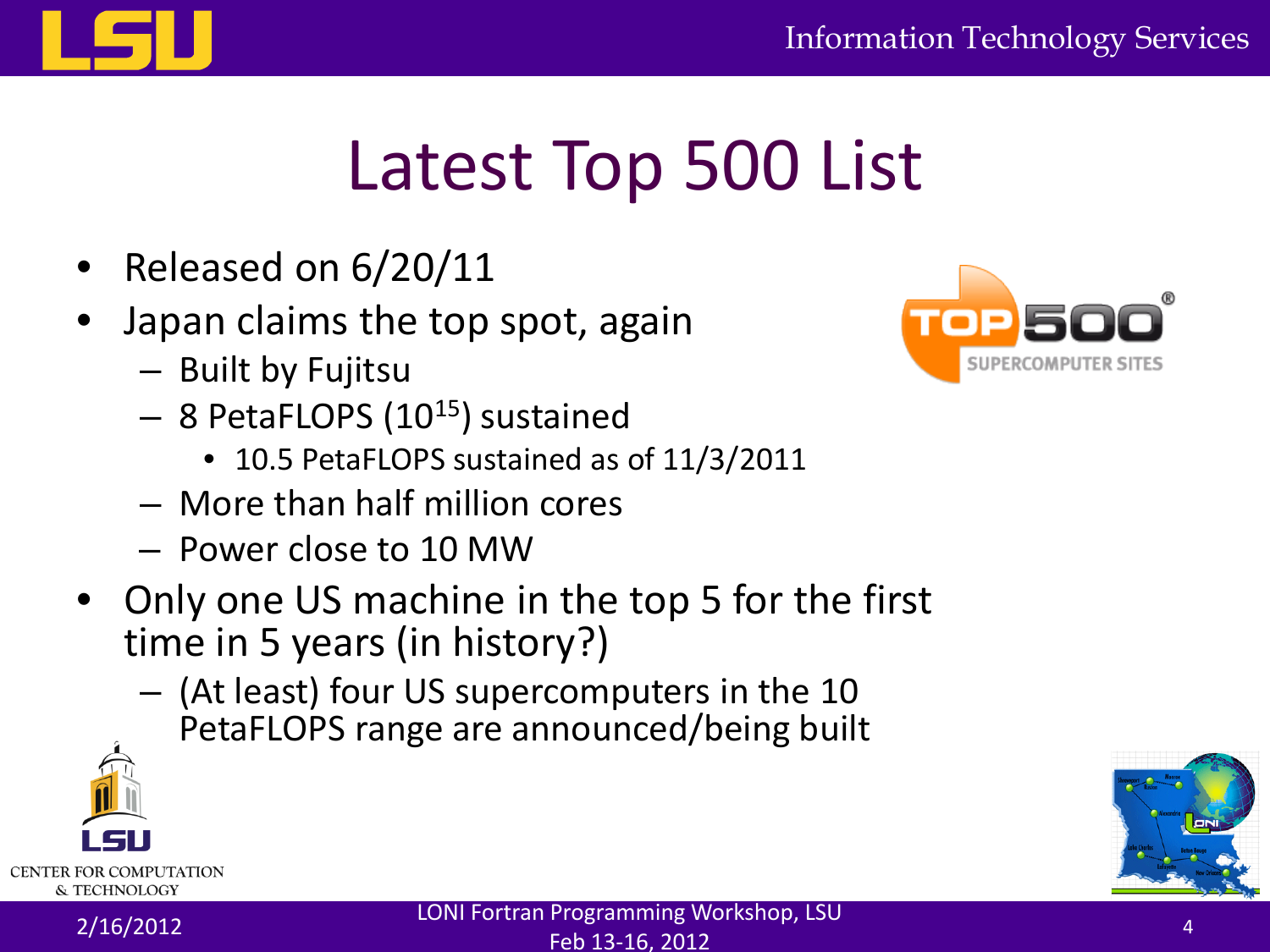

### Supercomputing on a cell phone?

- Quad-core processors are coming to your phone
	- Nvidia, TI, QualComm…
	- Processing power in the neighborhood of 10 **GigaFLOPS**
	- Would make the top 500 list 15 years ago





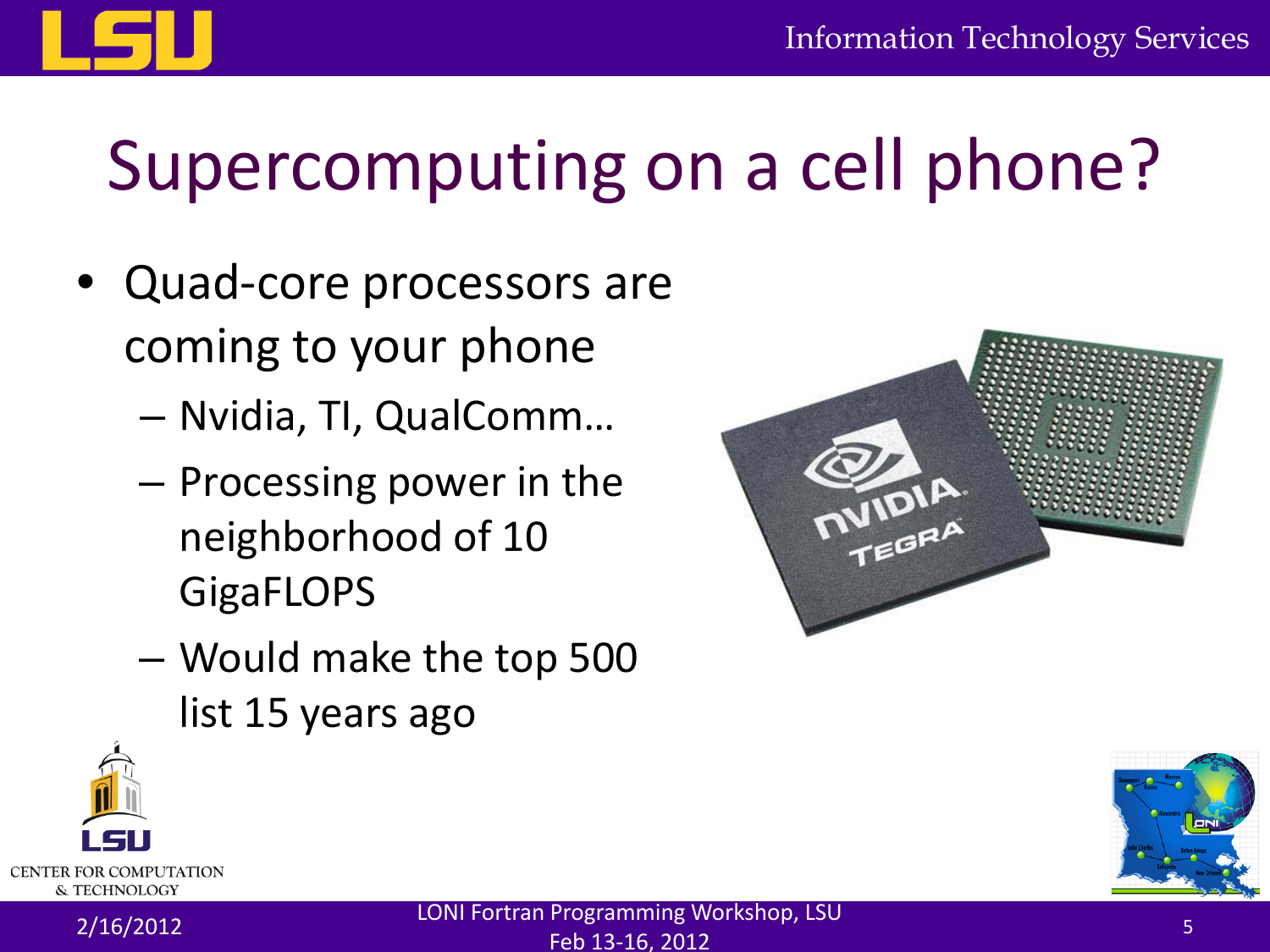

### What is parallel computing

- Multiple processing units work together to solve a task
	- The processing units can be tightly or loosely coupled
	- Not every part of the task is parallelizable
	- In most cases, communication among processing units is necessary for the purpose of coordination
- Embarrassingly Parallel
	- Subtasks are independent, therefore communication is unnecessary



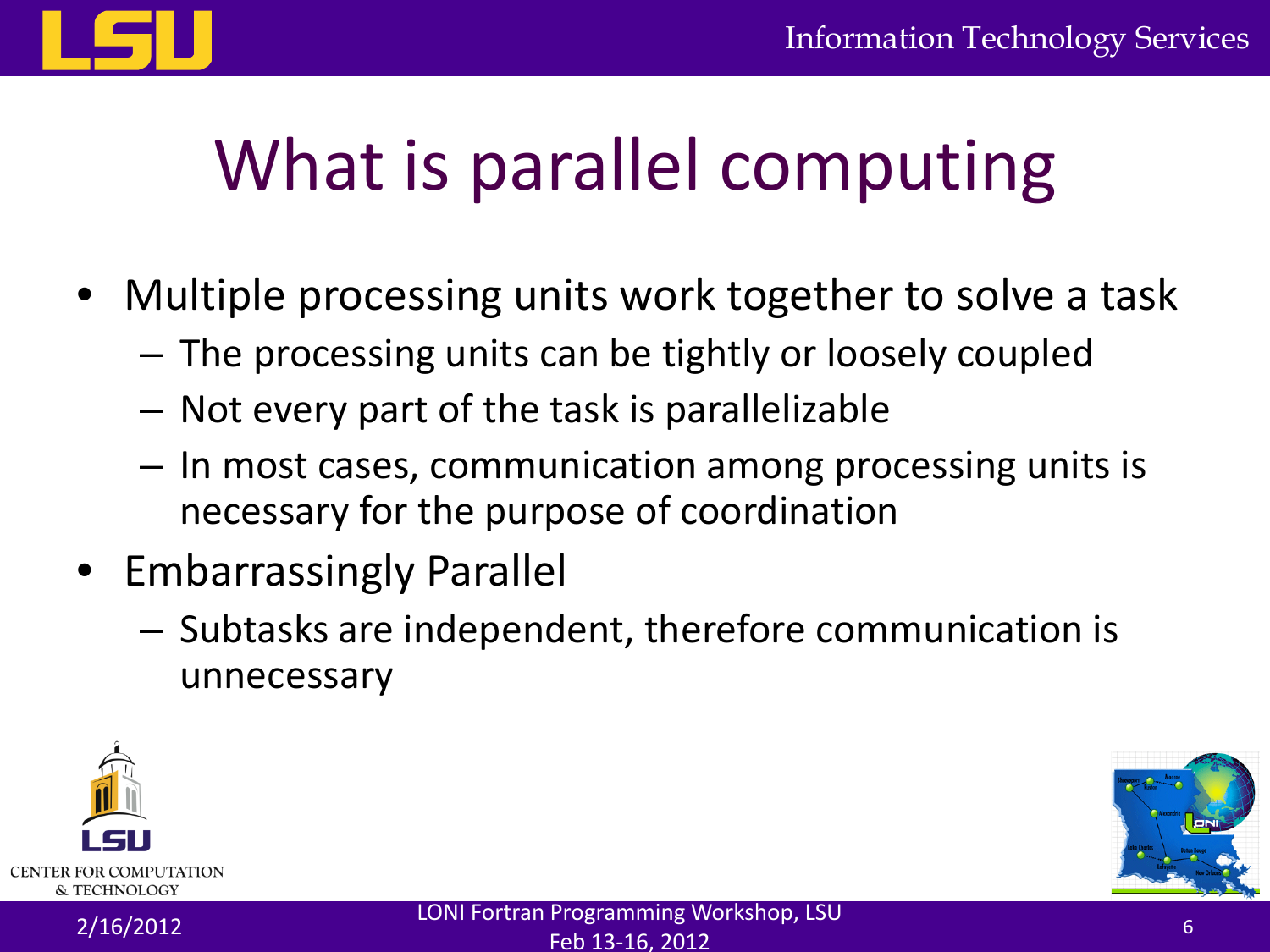

# An example of parallel computing (not really)

- A group of people move a pile of boxes from location A to location B
- The benefit of going parallel: for a fixed number of boxes, more workers mean less time

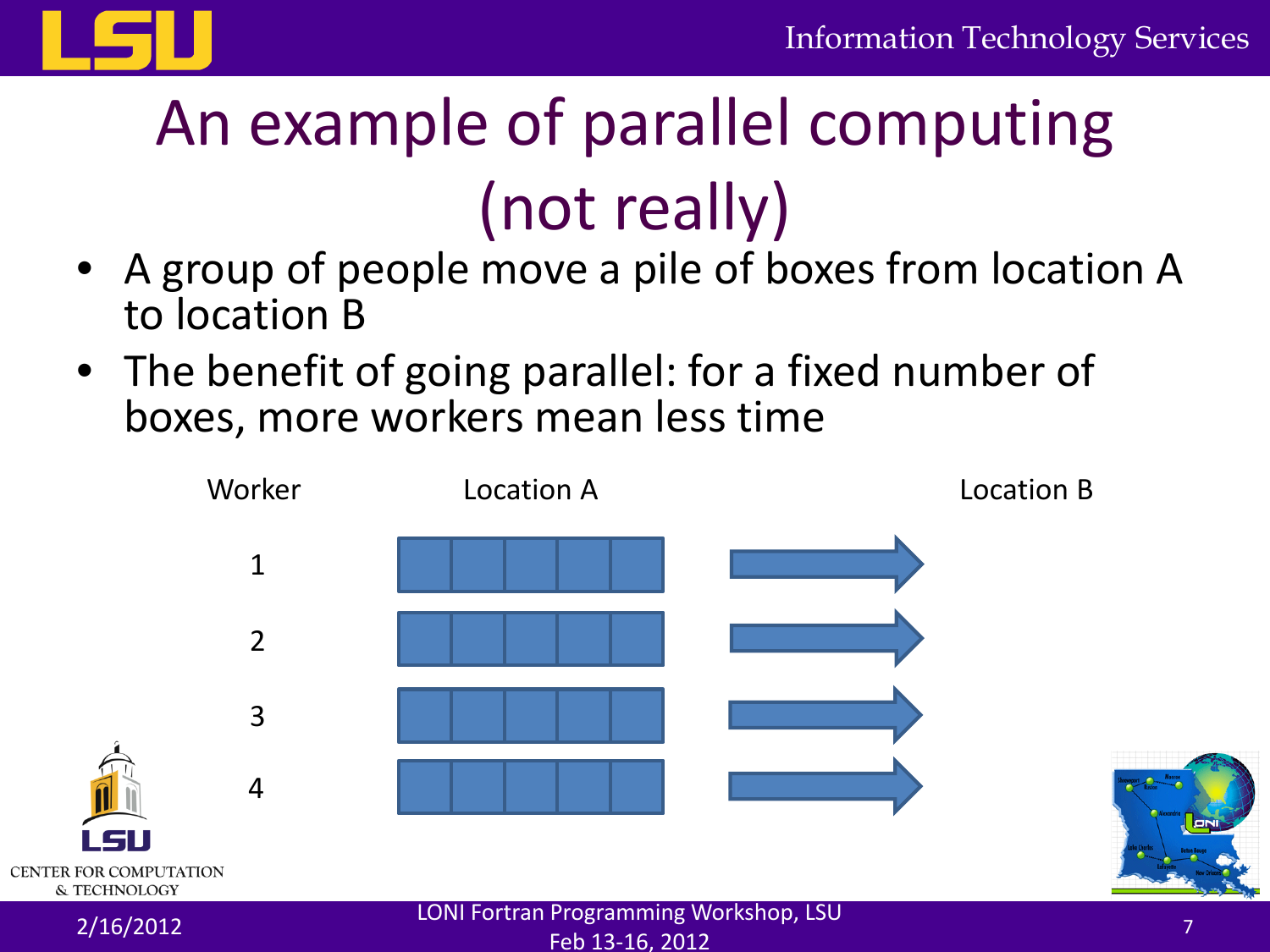

# Evaluating parallel programs (1)

- Speedup
	- Probably the most import metric (that matters)
	- $-$  Let N<sub>proc</sub> be the number of parallel processes
	- $-$  Speedup (N<sub>proc</sub>) =  $\frac{Time~used~by~best~serial~prog}{Time~used~by~parallel~sro.}$ Time used by parallel prog
	- $-$  Between 0 and N<sub>proc</sub> (for most cases)
- Efficiency
	- $-$  Efficiency( $N_{\text{proc}}$ )=Speedup/ $N_{\text{proc}}$
	- Between 0 and 1



& TECHNOLOGY

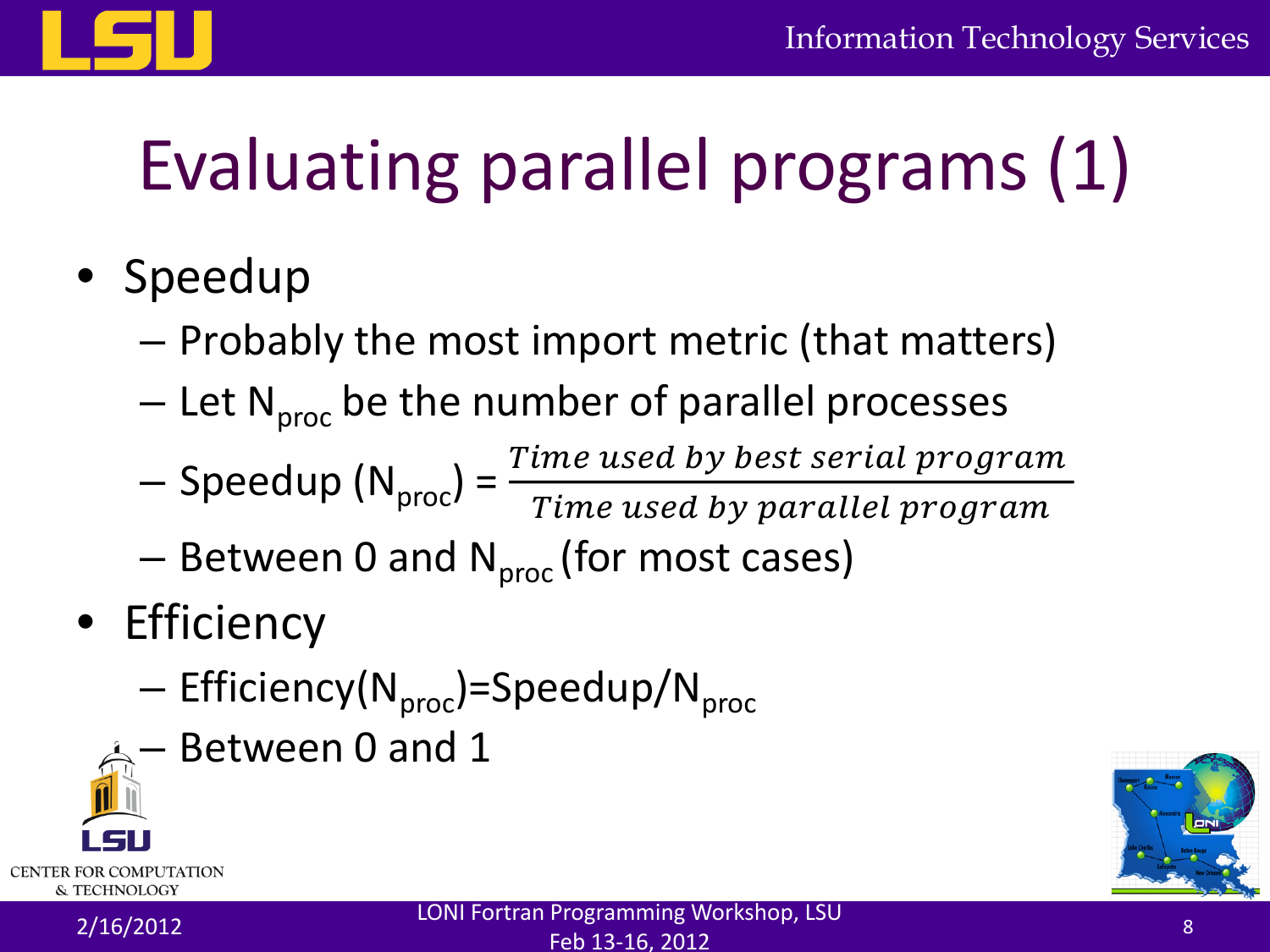

# Evaluating parallel programs (2)

- For our box moving example
	- Assuming we have 20 boxes total and it takes 1 minute for 1 worker to move 1 box, ideally we will see:

| <b>SV</b>              | <b>Number of</b><br>workers | <b>Time used</b><br>(minutes) | Speedup       | <b>Efficiency</b> |
|------------------------|-----------------------------|-------------------------------|---------------|-------------------|
|                        |                             | 20                            |               |                   |
|                        | 2                           | 10                            | $\mathcal{P}$ |                   |
|                        | 5                           | $\overline{4}$                | 5             |                   |
|                        | 10                          | $\overline{2}$                | 10            |                   |
|                        | 20                          | 1                             | 20            |                   |
|                        | 40                          | 0.5?1?                        |               |                   |
|                        | $\cdots$                    |                               |               |                   |
| CENTER FOR COMPUTATION |                             |                               |               |                   |



& TECHNOLOGY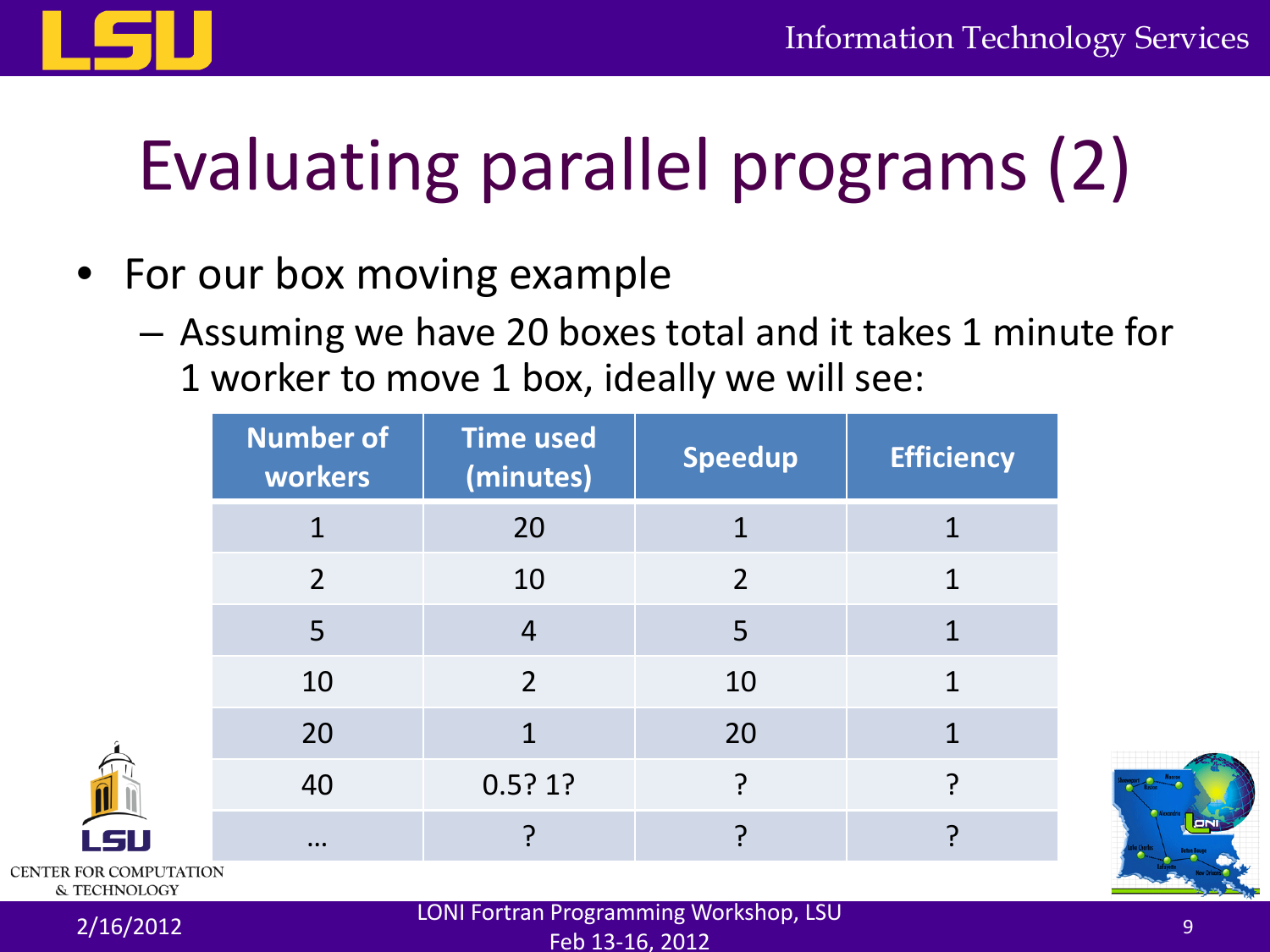

# Speedup as a function of  $N<sub>proc</sub>$

- Ideally
	- The speedup will be linear
- Even better
	- (in very rare cases) we can have superlinear speedup
- But in reality
	- Efficiency decreases with increasing number of processes



 $\mathsf{N}_{\mathsf{proc}}$ 



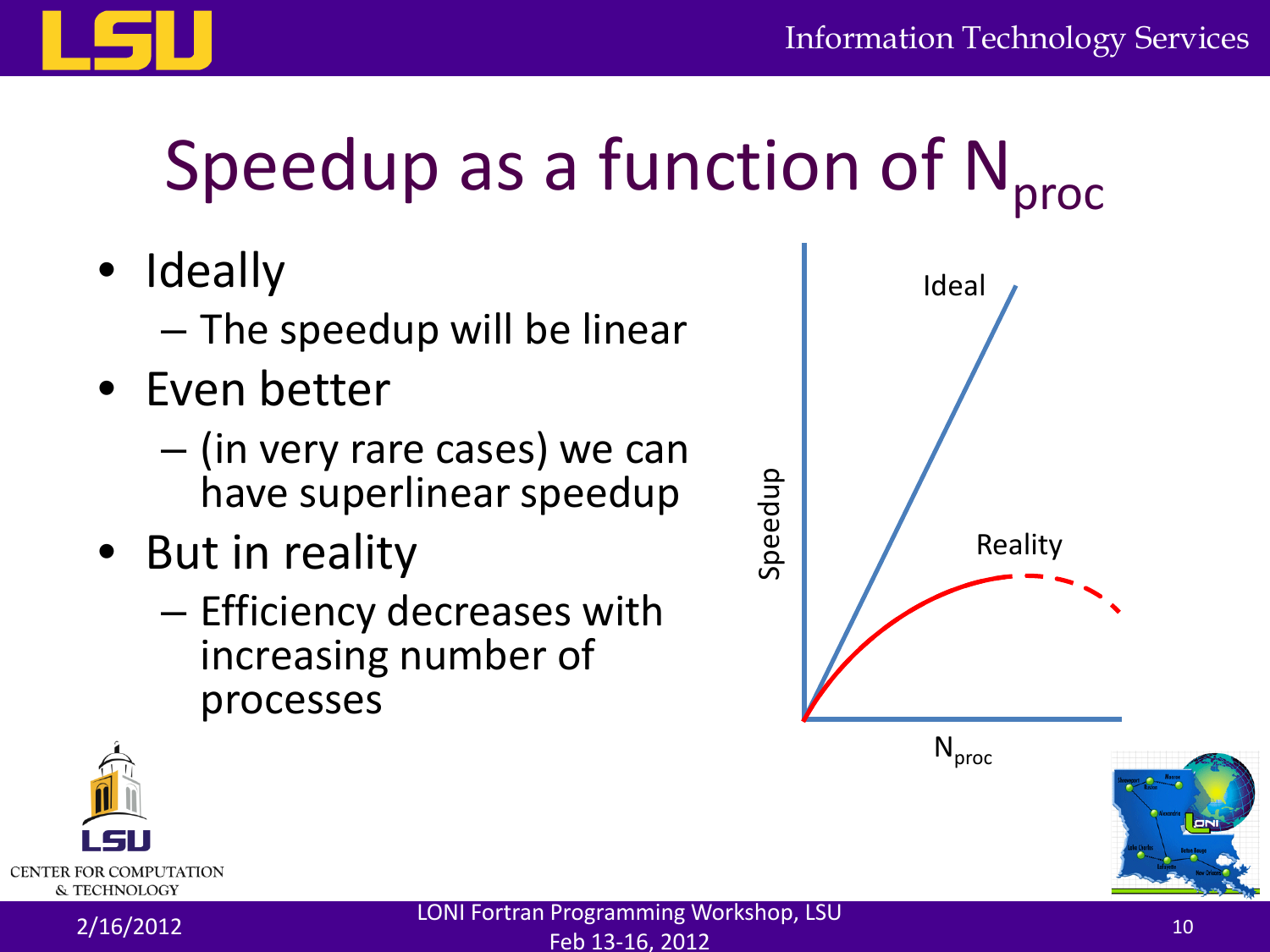

# Amdahl's law (1)

- Let *f* be the fraction of the serial program that cannot be parallelized
- Assume that the rest of the serial program can be perfectly parallelized (linear speedup)
- Then

$$
- Time_{parallel} = Time_{serial} \cdot (f + \frac{1-f}{N_{proc}})
$$

• Or

$$
- Speedup = \frac{1}{f + \frac{1 - f}{N_{proc}}} \le \frac{1}{f}
$$







11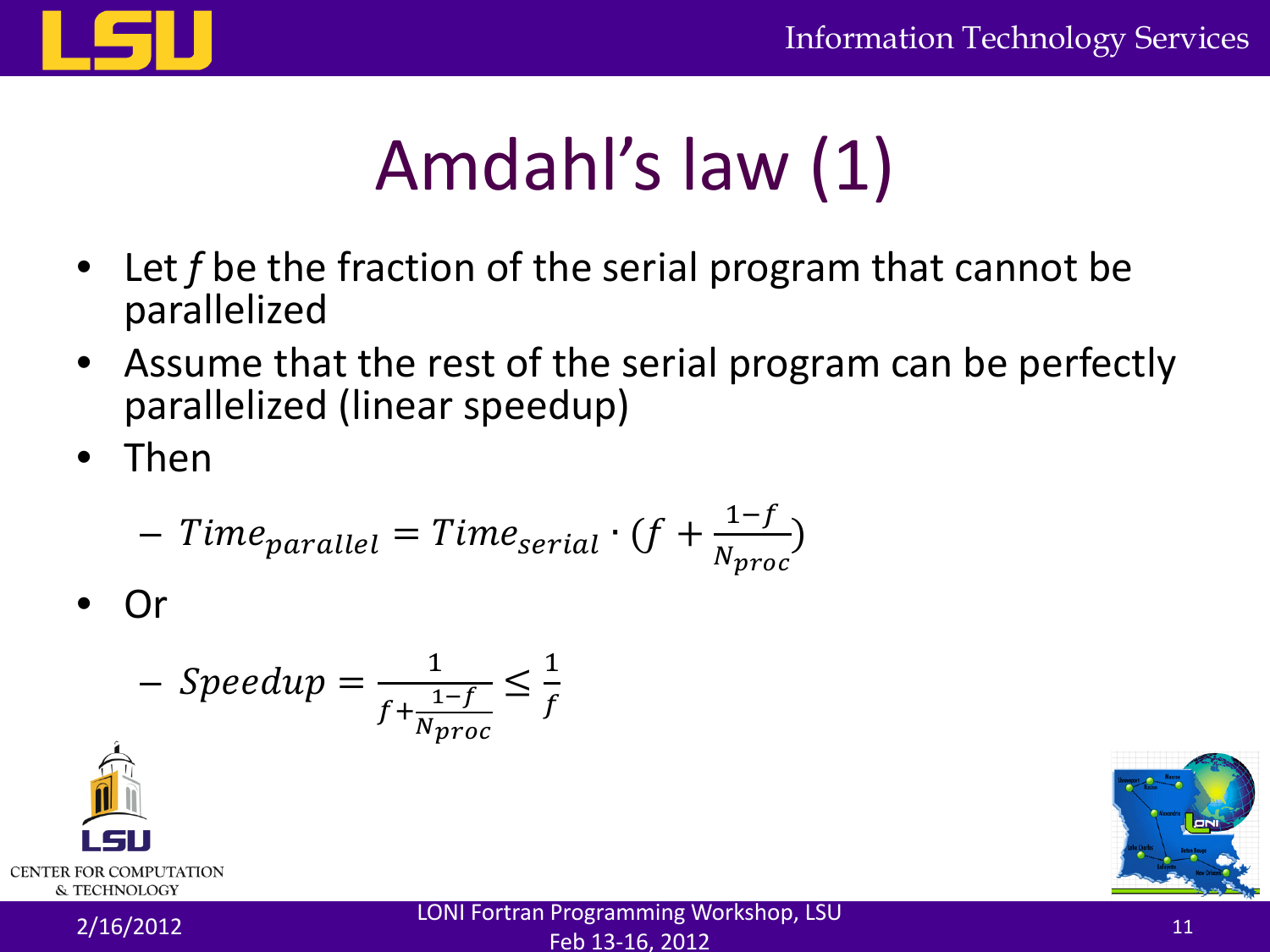



2/16/2012 LONI Fortran Programming Workshop, LSU Feb

13-16, 2012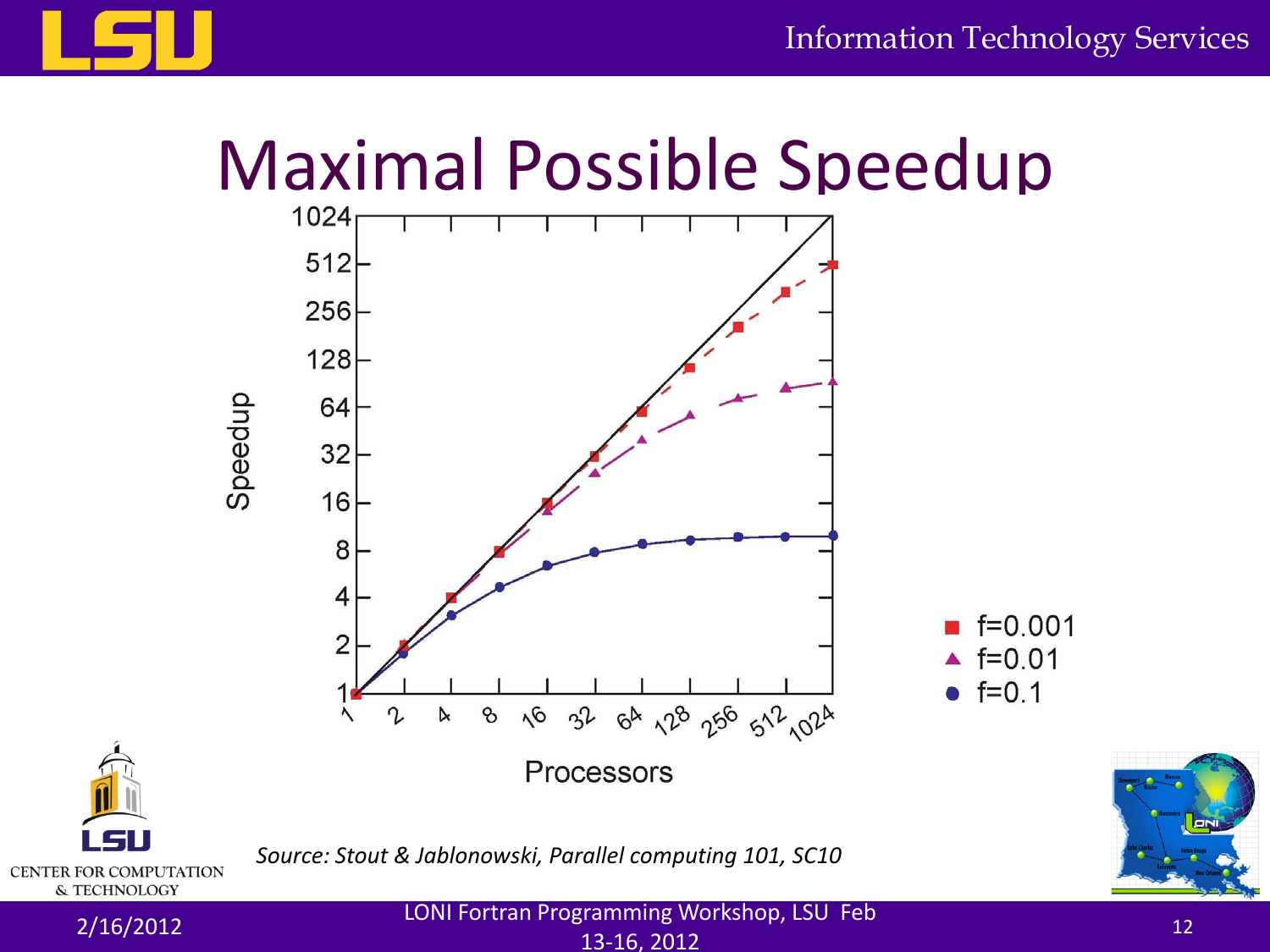

# Amdahl's law (2)

- What Amdahl's law says
	- It puts an upper bound on speedup (for a given *f*), no matter how many processes are thrown at it
- Beyond Amdahl's law
	- Parallelization adds overhead (communication)
	- *f* could be a variable too
		- It may drop when problem size and  $N_{proc}$  increase
	- Parallel algorithm is different from the serial one



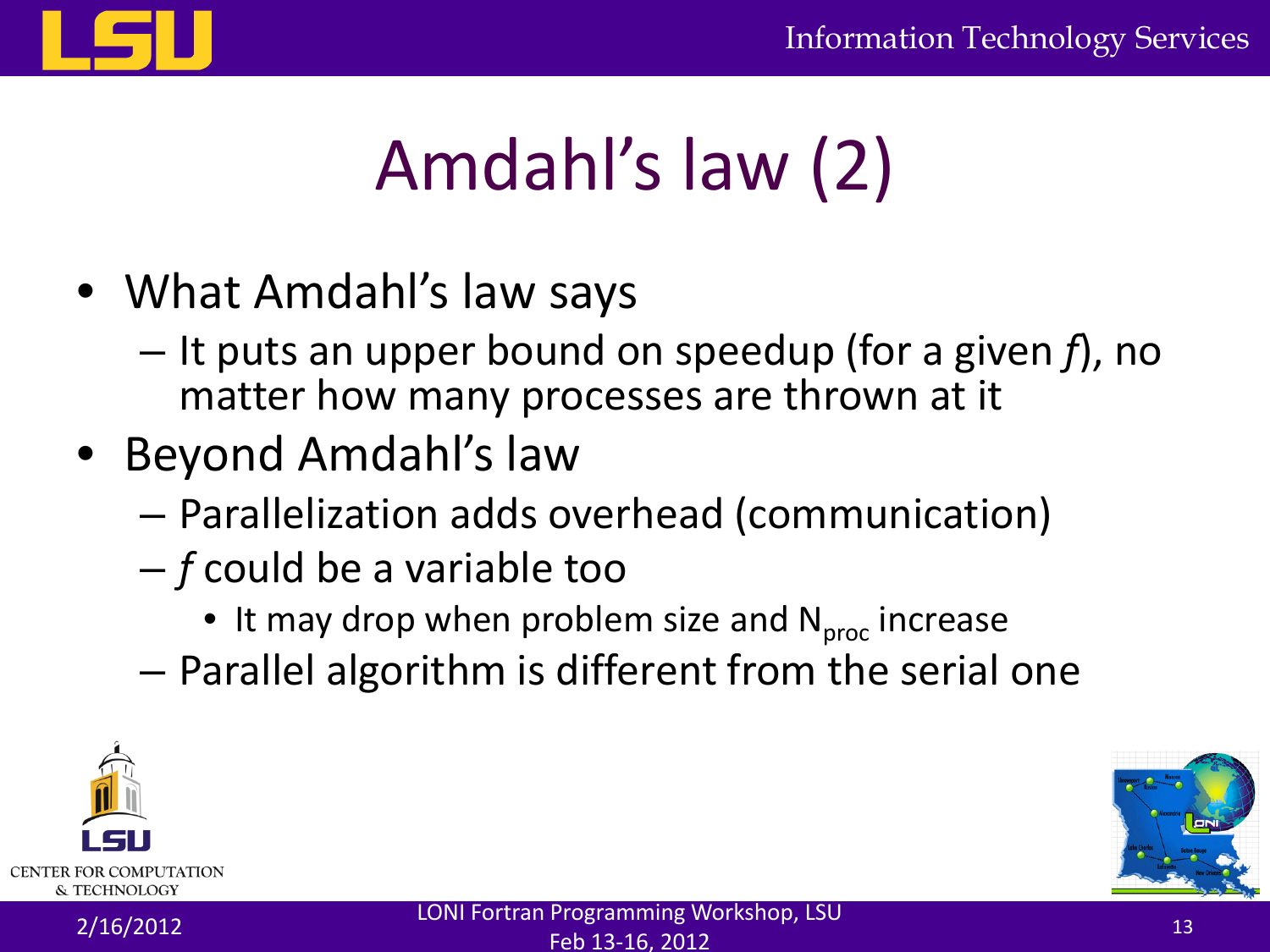

### Writing a parallel program step by step

- Step 1. Start from serial programs as a baseline – Something to check correctness and efficiency against
- Step 2. Analyze and profile the serial program
	- Identify the "hotspot"
	- Identify the parts that can be parallelized
- Step 3. Parallelize code incrementally
- Step 4. Check correctness of the parallel code
- Step 5. Iterate step 3 and 4



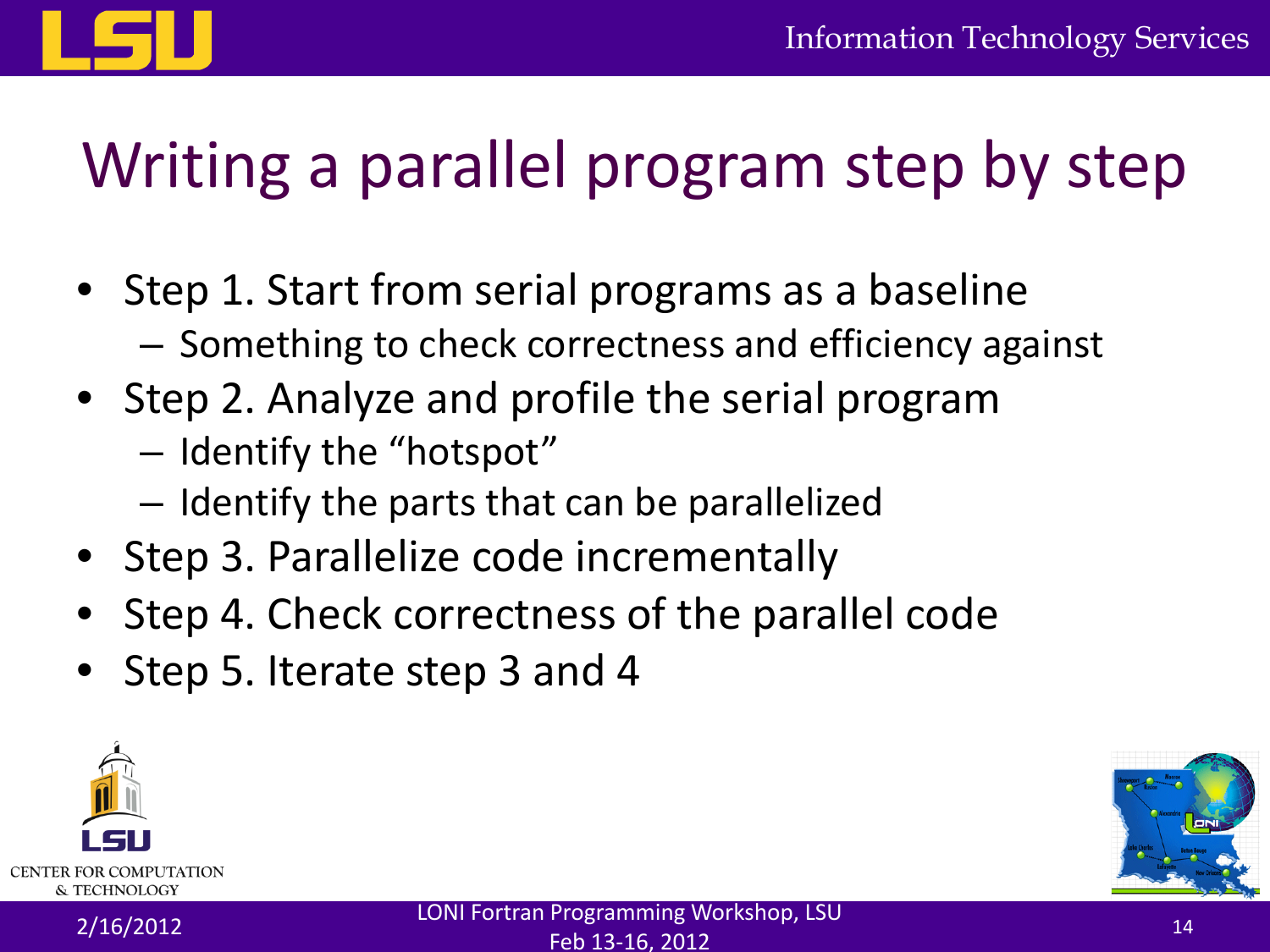

### An REAL example of parallel computing

- Dense matrix multiplication  $M_{md}xN_{dn} = P_{mn}$
- Formula

$$
p_{i,j} = \sum_{k=1}^d m_{i,k} \cdot n_{k,j}
$$

• For our 4x4 example







N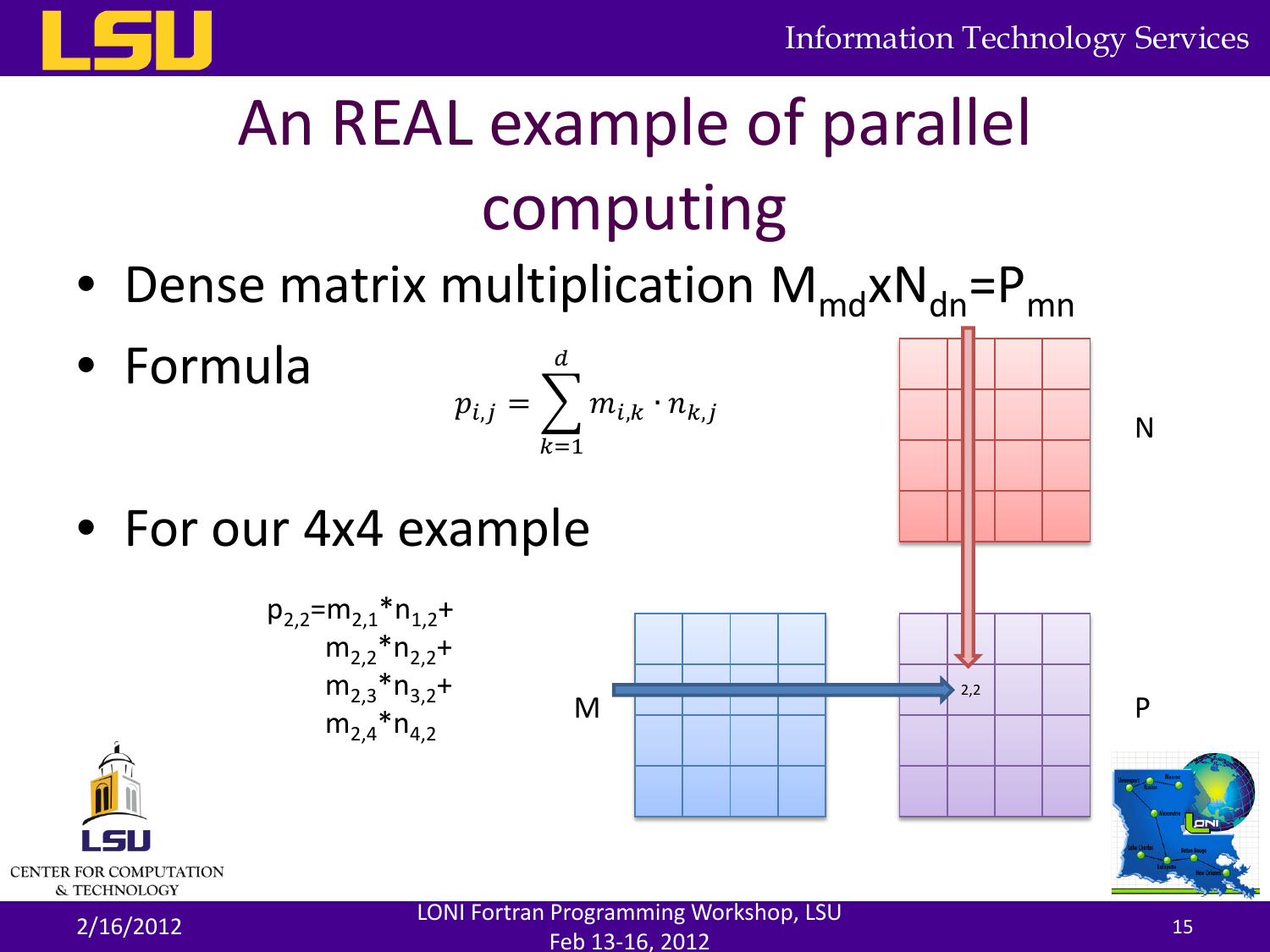

# Parallelizing matrix multiplication

- Divide work among processors
- In our 4x4 example
	- Assuming 4 processors
	- Each responsible for a 2x2 tile (submatrix)
	- Can we do 4x1 or 1x4?





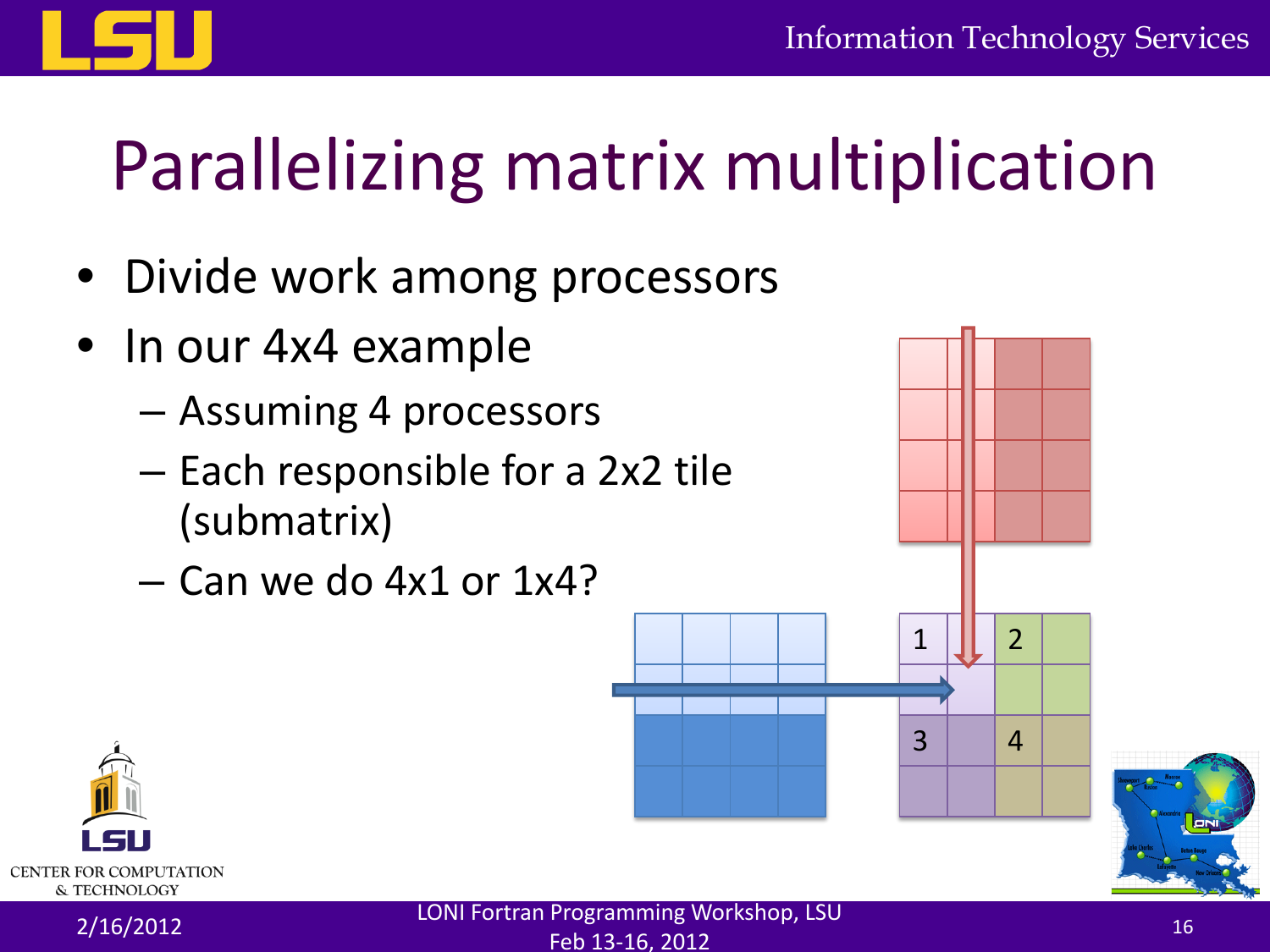

Information Technology Services

### Pseudo code

for  $i = 1$  to 4 for  $j = 1$  to 4 for  $k = 1$  to 4  $P(i,j)$  += M(i,k)\*N(i,k);

#### Serial Parallel

Each process figures out its own starting and ending indices; for  $i = i_{start}$  to  $i_{end}$ for  $j = j_{start}$  to  $j_{end}$ for  $k = 1$  to 4  $P(i,j)$  += M(i,k)\*N(i,k);





2/16/2012 LONI Fortran Programming Workshop, LSU Feb 13-16, 2012<br>13-16, 2012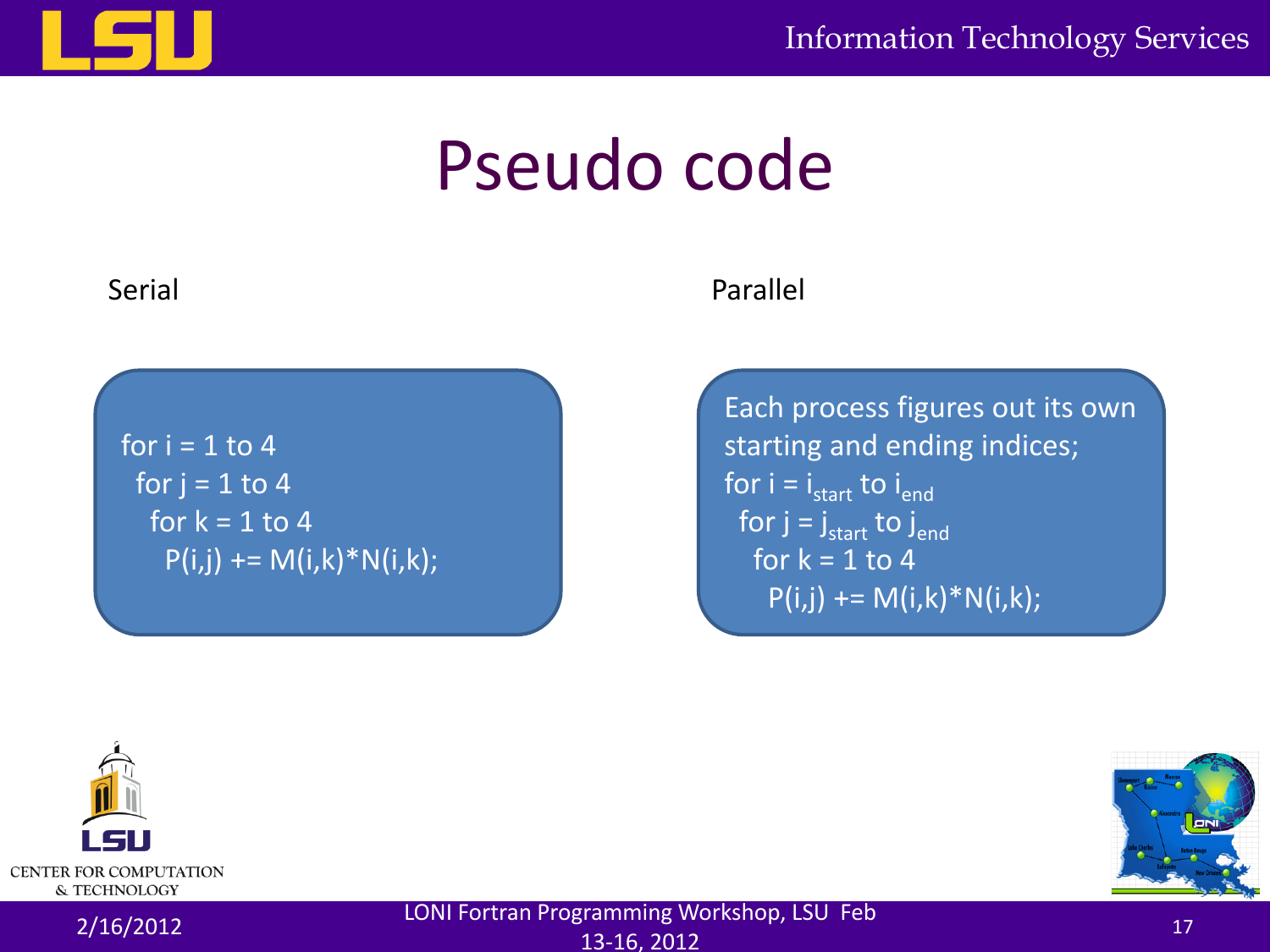

### **Outline**

### • Introduction

- Parallel programming models
- Parallel programming hurdles
- Heterogeneous computing





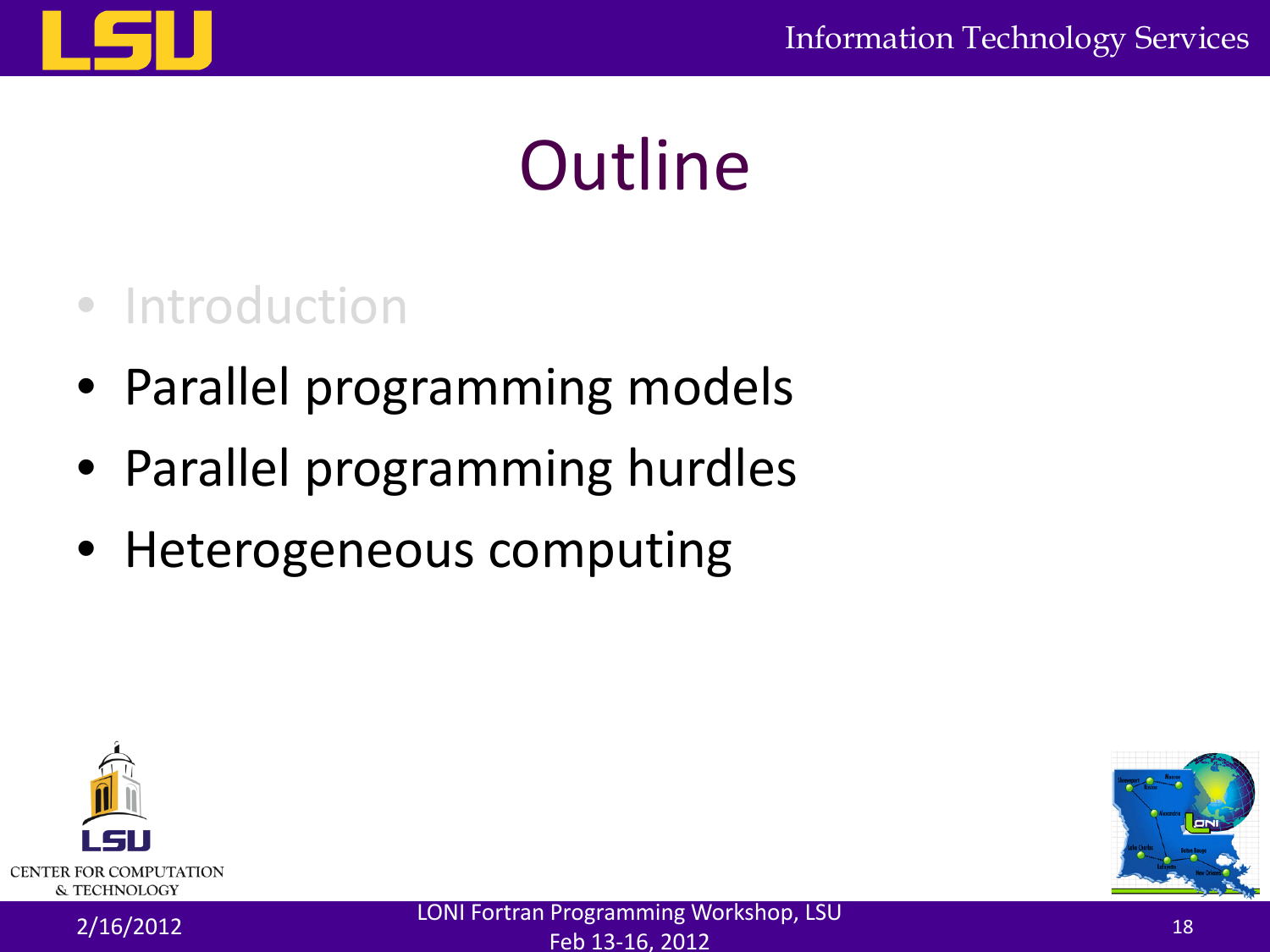

### Single Program Multiple Data (SPMD)

- All program instances execute same program
- Data parallel Each instance works on different part of the data
- The majority of parallel programs are of this type
- Can also have
	- SPSD: serial program
	- MPSD: rare
	- MPMD



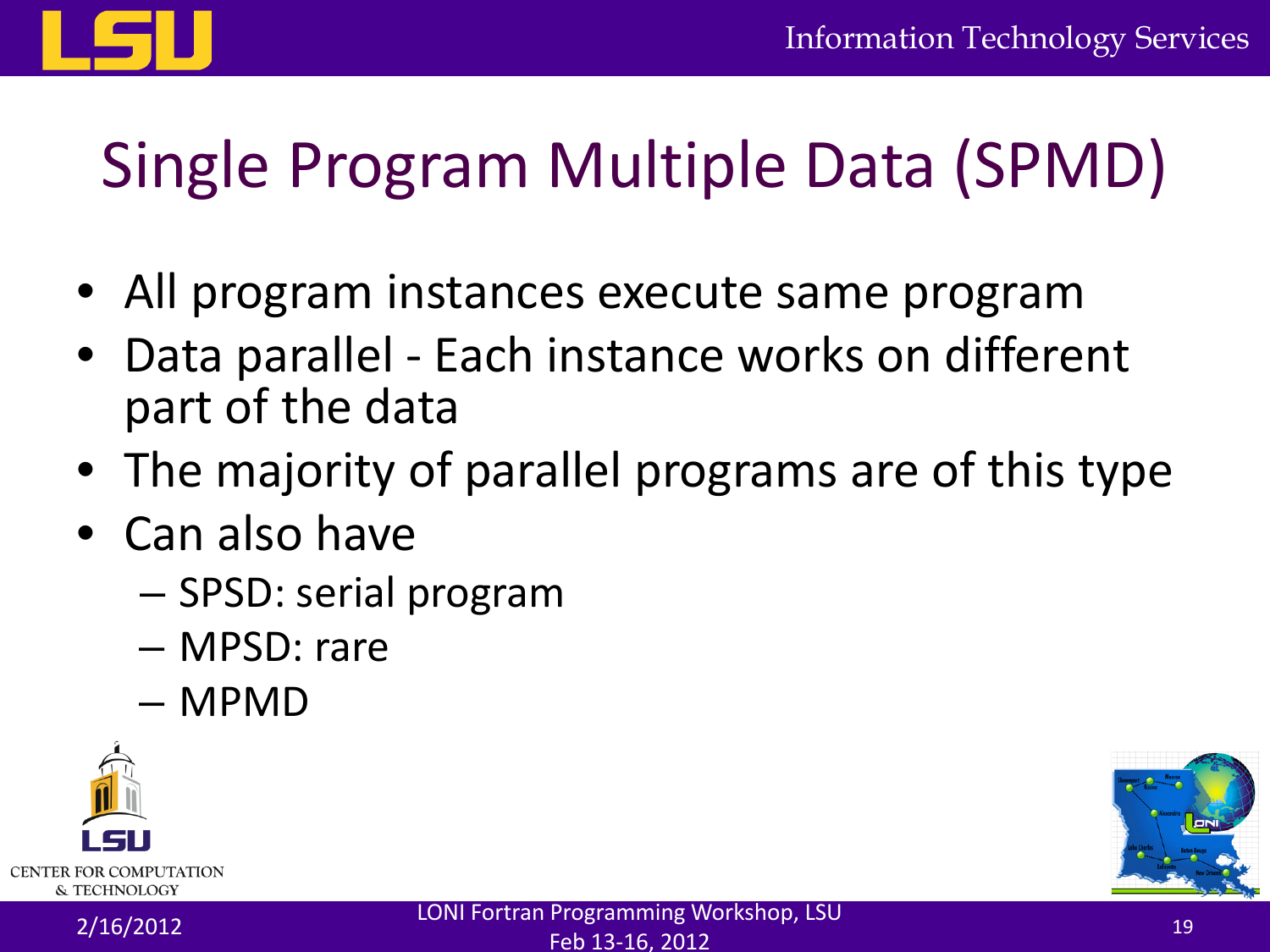

### Memory system models

- Different ways of sharing data among processors
	- Distributed Memory
	- Shared Memory
	- Other memory models
		- Hybrid model
		- PGAS (Partitioned Global Address Space)



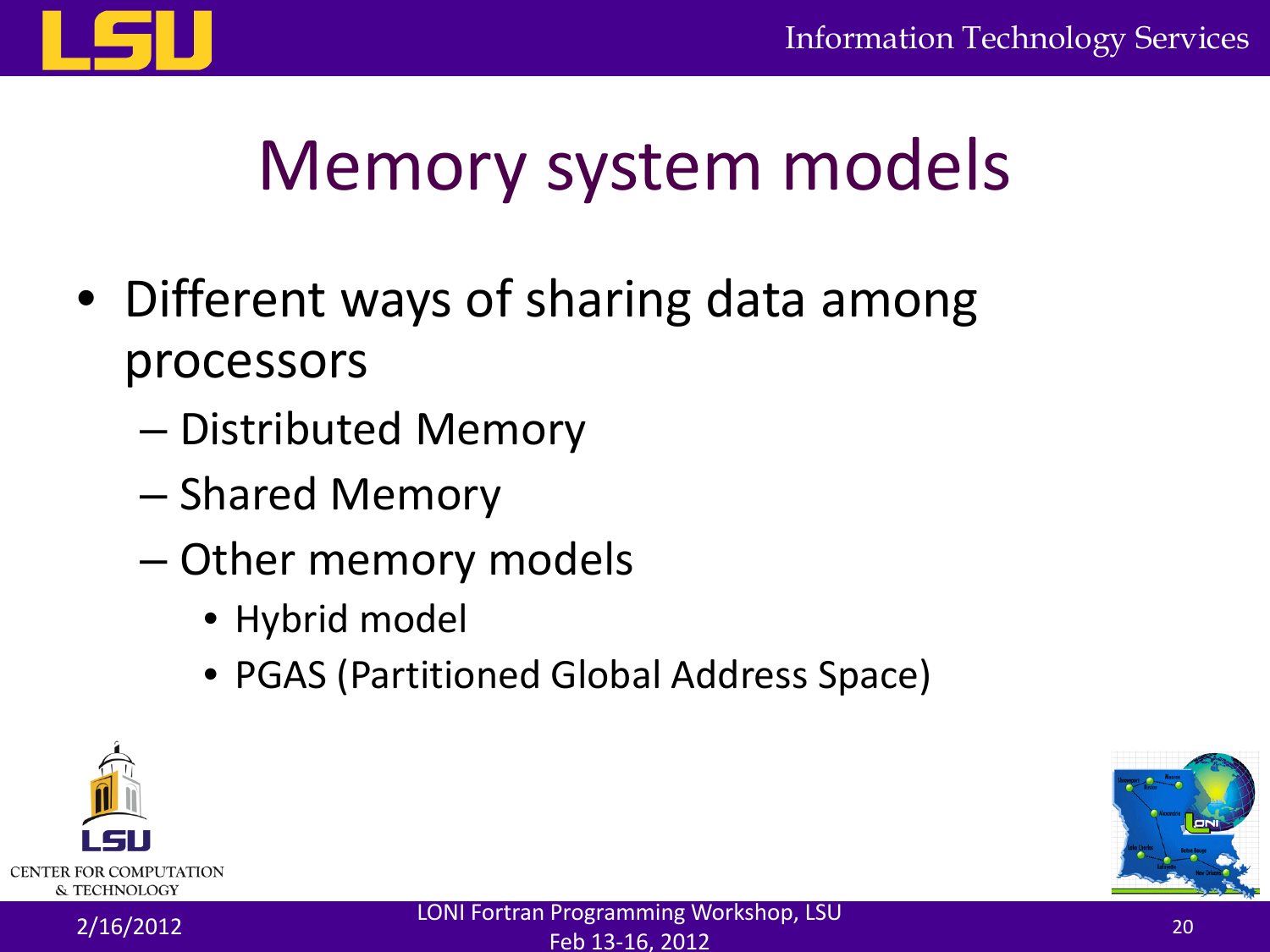

### Distributed memory model

- Each process has its own address space
	- Data is local to each process
- Data sharing achieved via explicit message passing (through network)



• Example: MPI (Message Passing Interface)



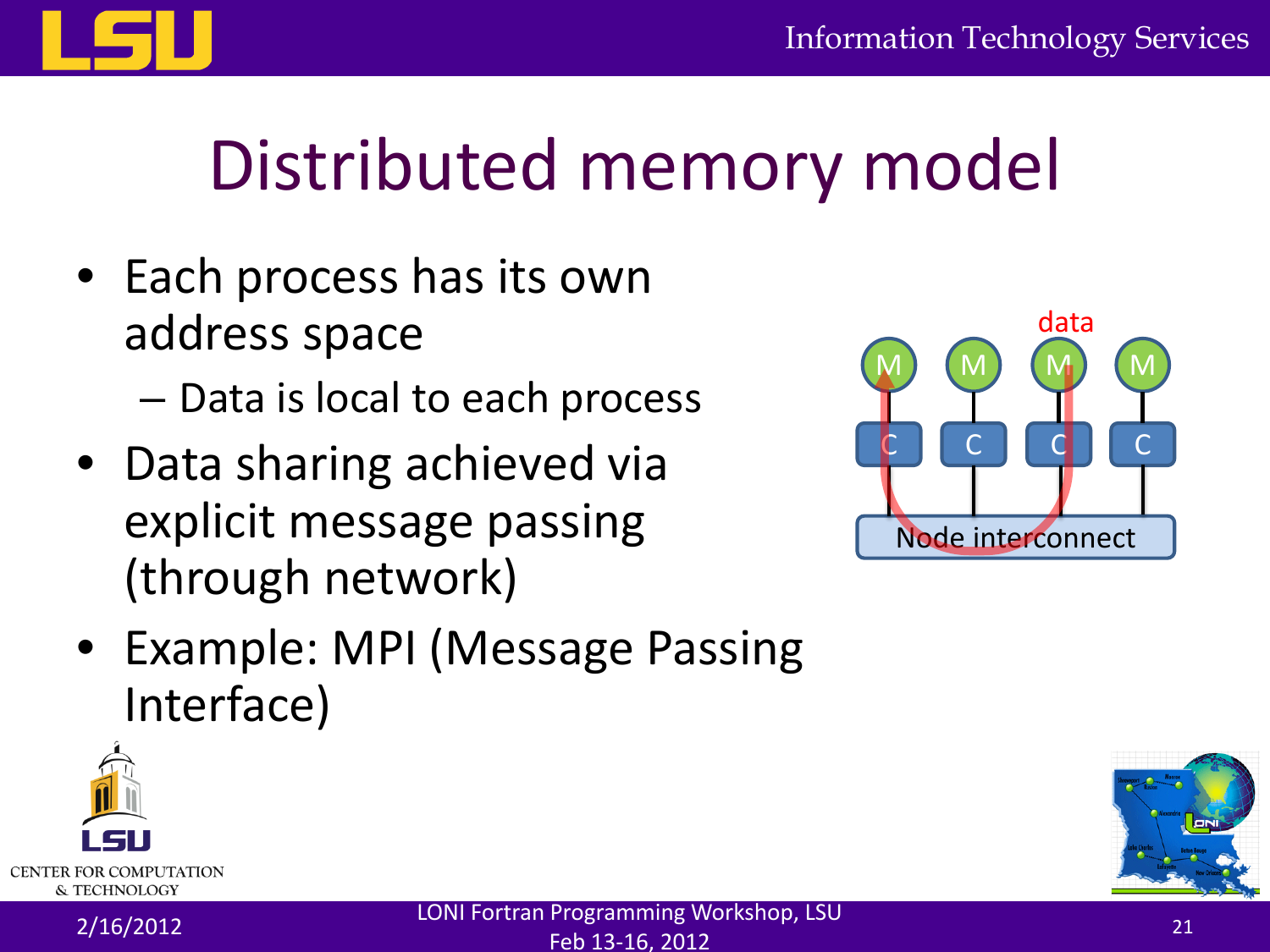

### Shared memory model

- All threads can access the global address space
- Data sharing achieved via writing to/reading from the same memory location



• Example: OpenMP



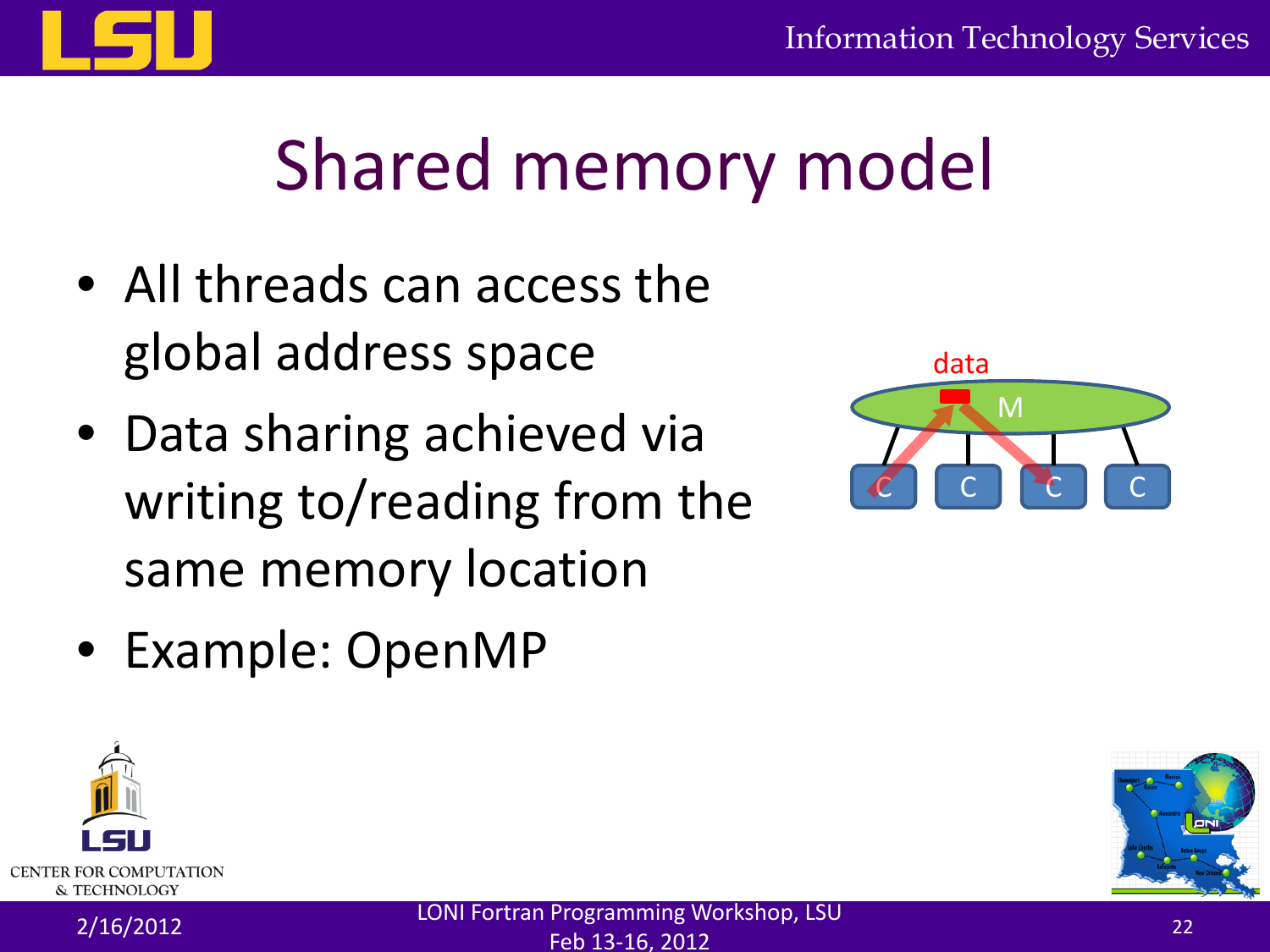

### Distributed vs. shared memory

#### **Distributed**

- Pro
	- Memory amount is scalable
	- Cheaper to build
- Con
	- Slow data sharing
		- Hard to balance the load
- Pro and con?
	- Explicit data transfer

### **Shared**

- Pro
	- Easy to use
	- Fast data sharing
- Con
	- Memory amount is not scalable
	- Expensive to build
- Pro and con?
	- Implicit data transfer





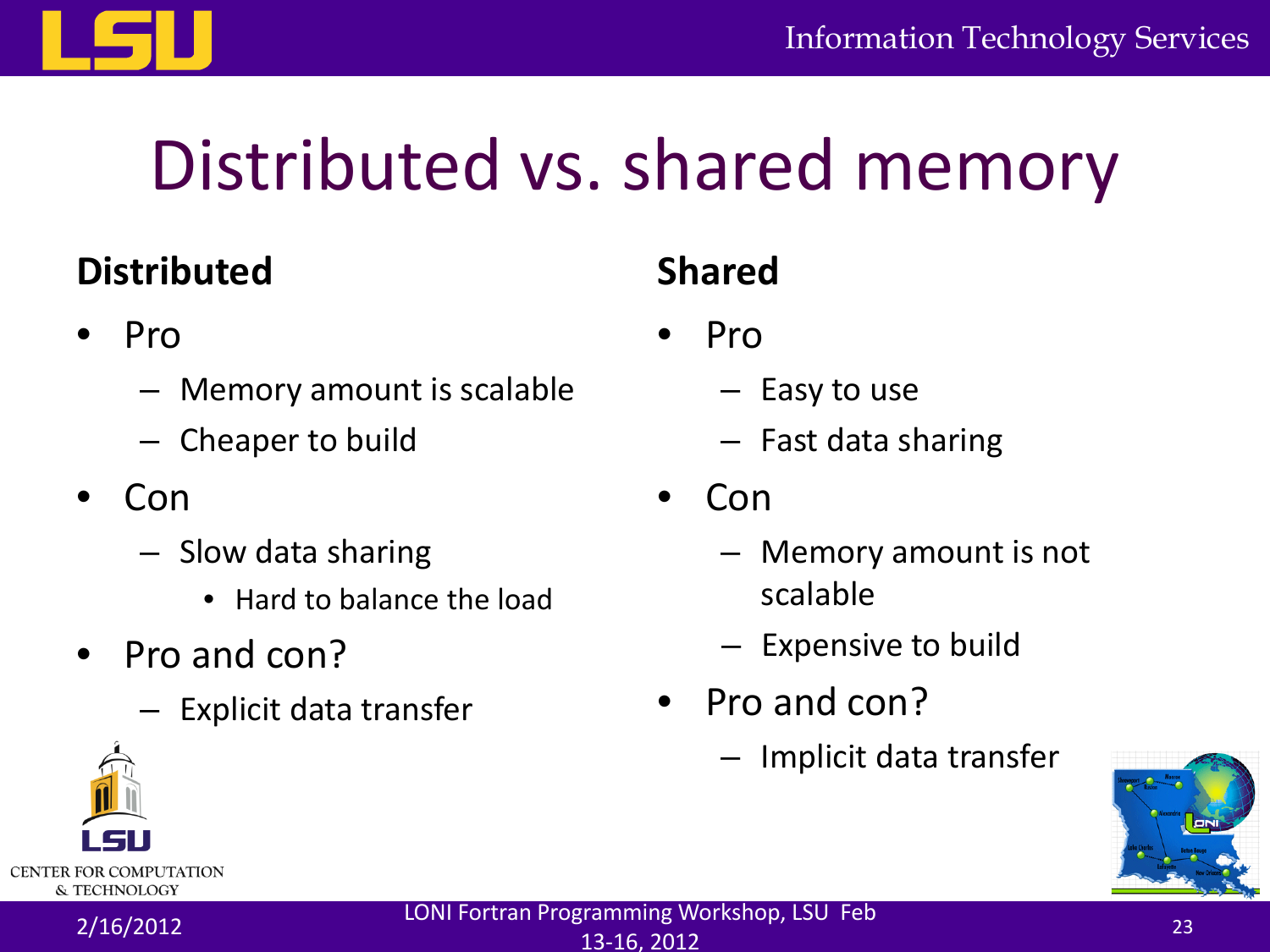

# Hybrid model

- Clusters of SMP (symmetric multi-processing) nodes dominate nowadays
- Hybrid model matches the physical structure of SMP clusters
	- OpenMP within nodes
	- MPI between nodes





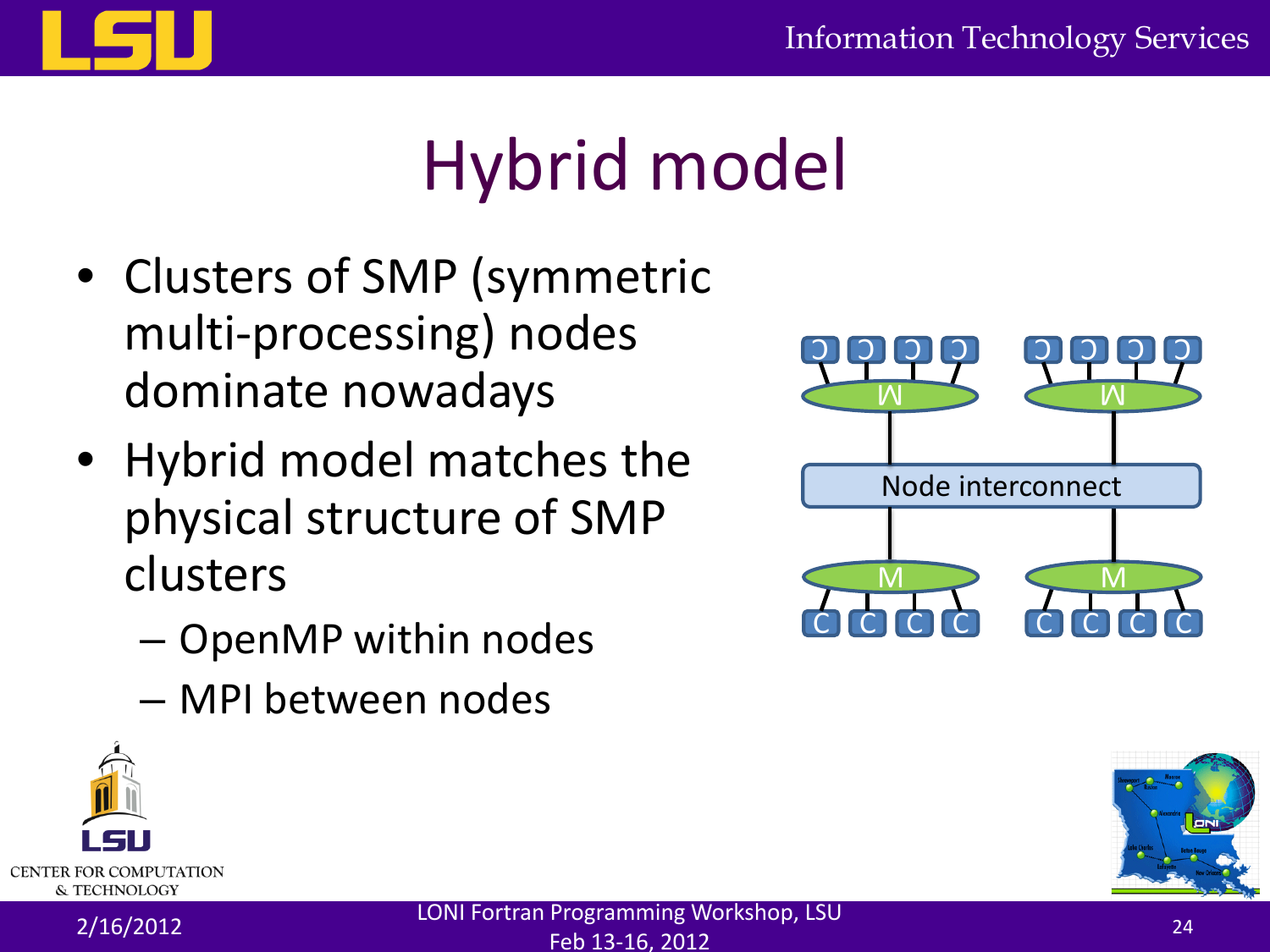



### Potential benefits of hybrid model

- Message-passing within nodes (loopback) is eliminated
- Number of MPI processes is reduced, which means
	- Message size increases
	- Message number decreases
- Memory usage could be reduced – Eliminate replicated data
- Those are good, but in reality, (most) pure MPI programs run as fast (sometimes faster than) as hybrid ones…



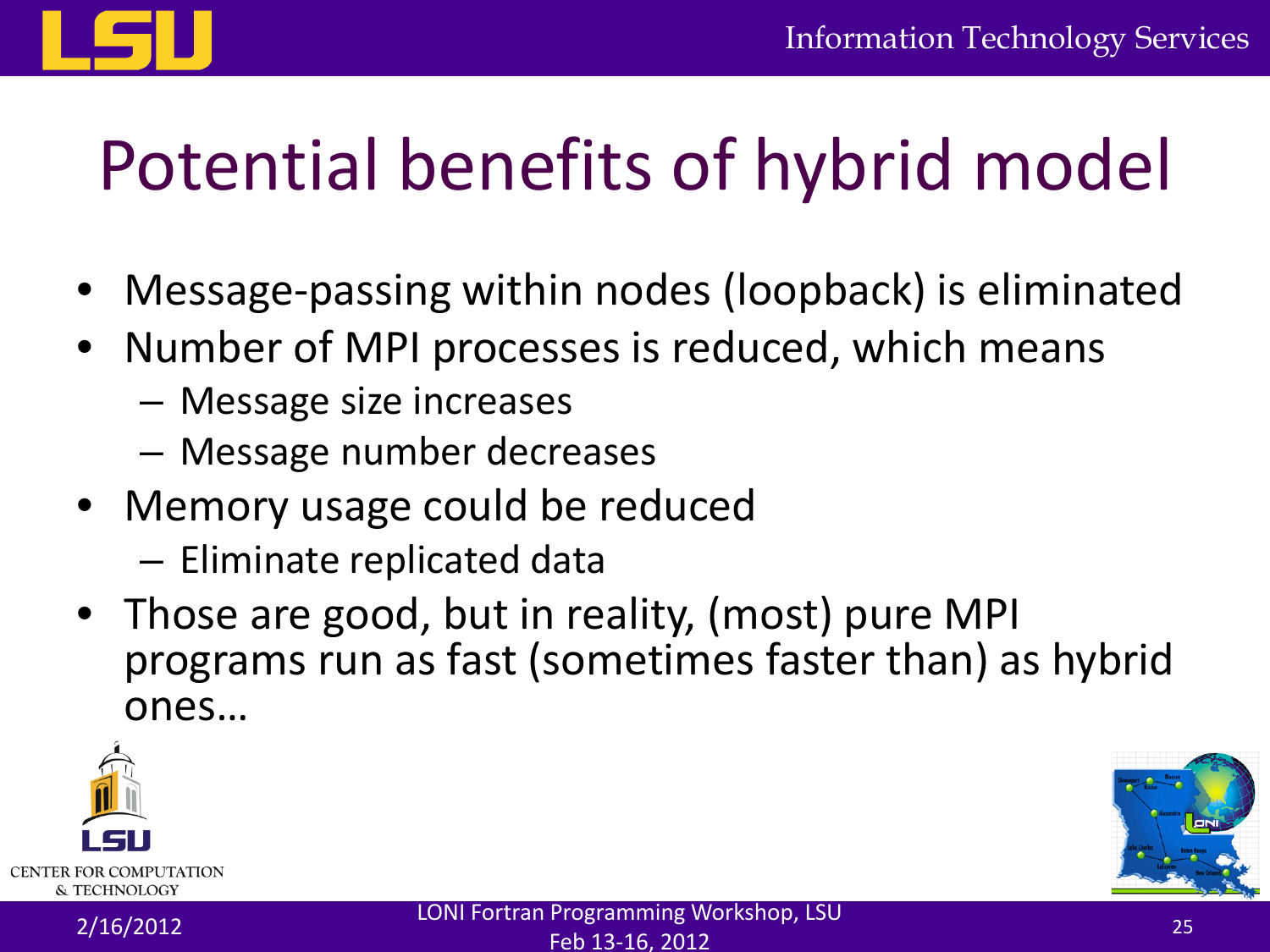

### Reasons why NOT using hybrid model

- Some (most?) MPI libraries already use internally different protocols
	- Shared memory data exchange within SMP nodes
	- Network communication between SMP nodes
- Overhead associated with thread management
	- Thread fork/join
	- Additional synchronization with hybrid programs



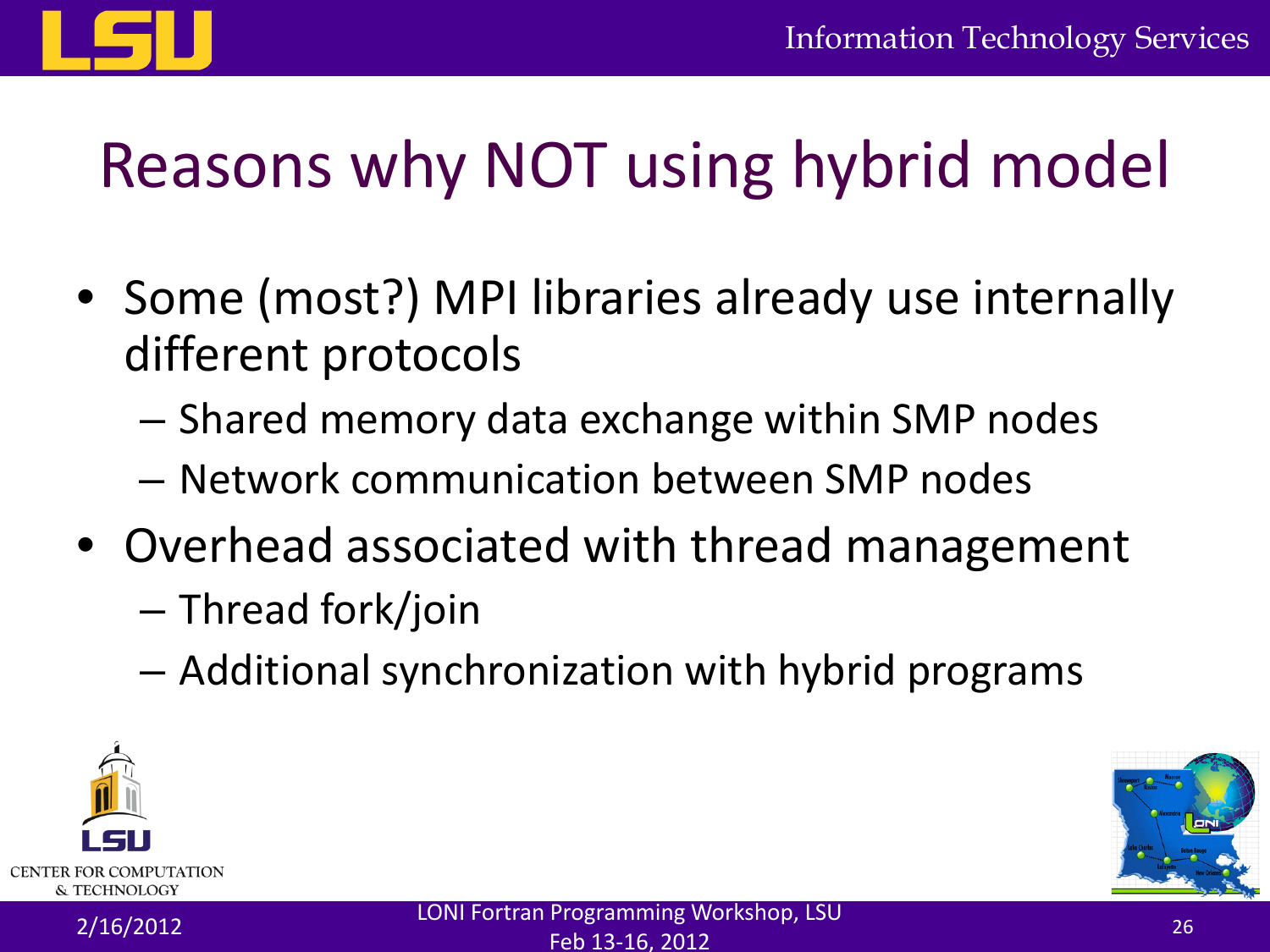

## Partitioned Global Address Space (PGAS)

- PGAS languages present programmers a global address space, regardless the type of the underlying system
	- Simulates hardware with software
	- Logically shared, physically distributed
- Examples
	- Unified Parallel C (UPC), CoArray Fortran (CAF), Fortress, Chapel, X10…
- Limitation
	- Lack of standard



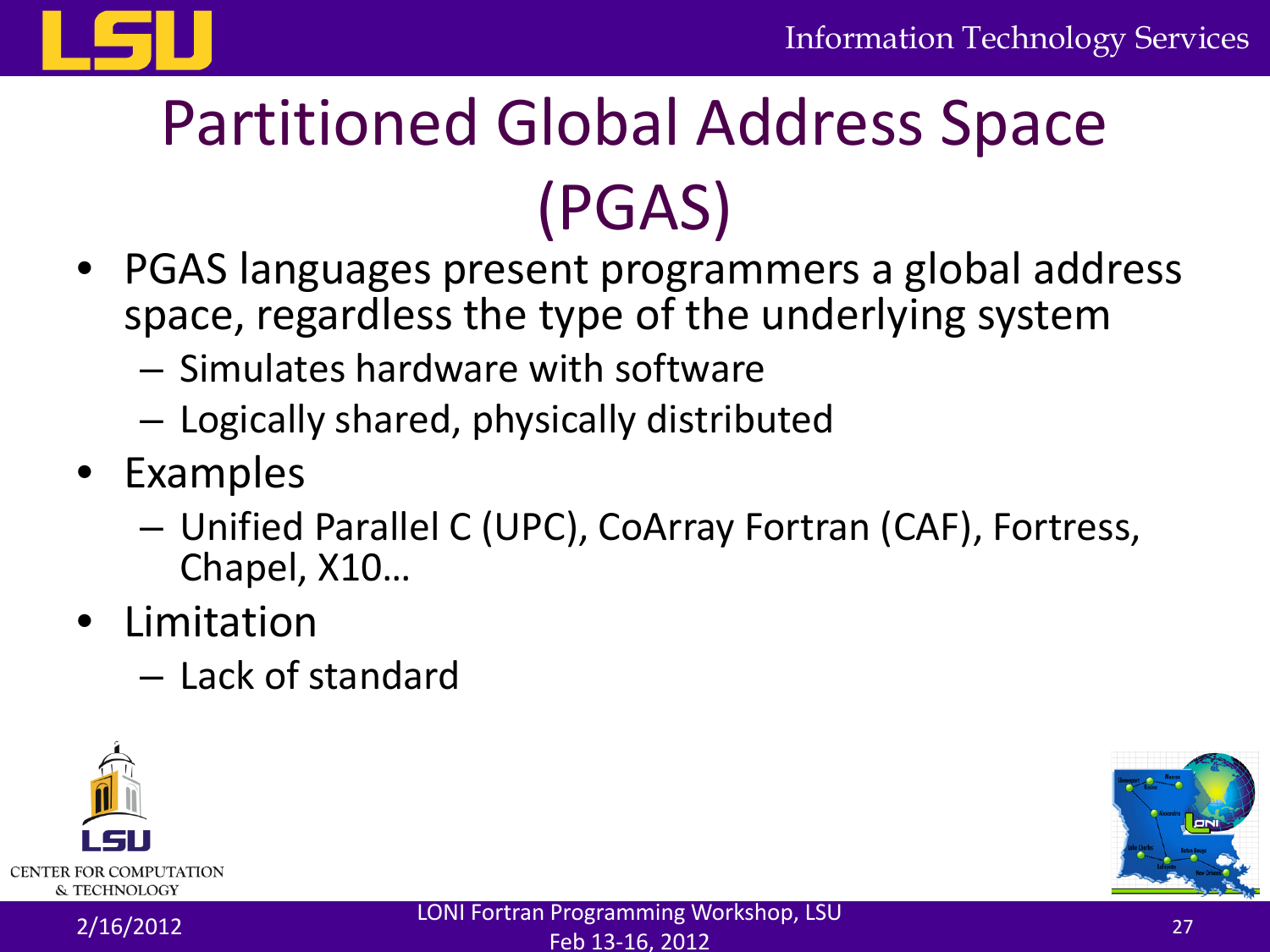### **Outline**

- Introduction
- Parallel programming models
- Parallel programming hurdles
- Heterogeneous computing



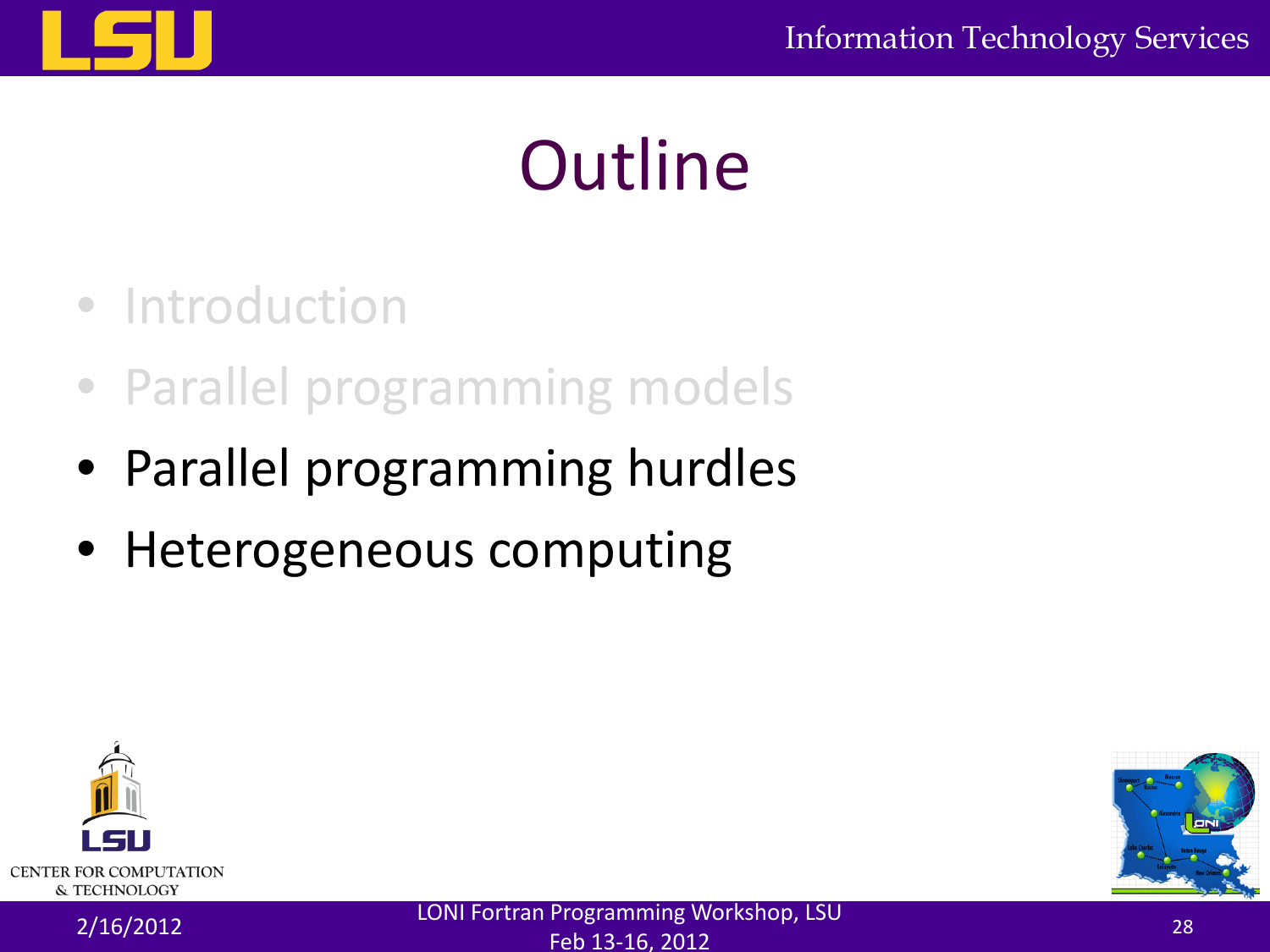

# Parallel Programming Hurdles

- Hidden serializations
- Overhead caused by parallelization
- Load balancing
- Synchronization issues



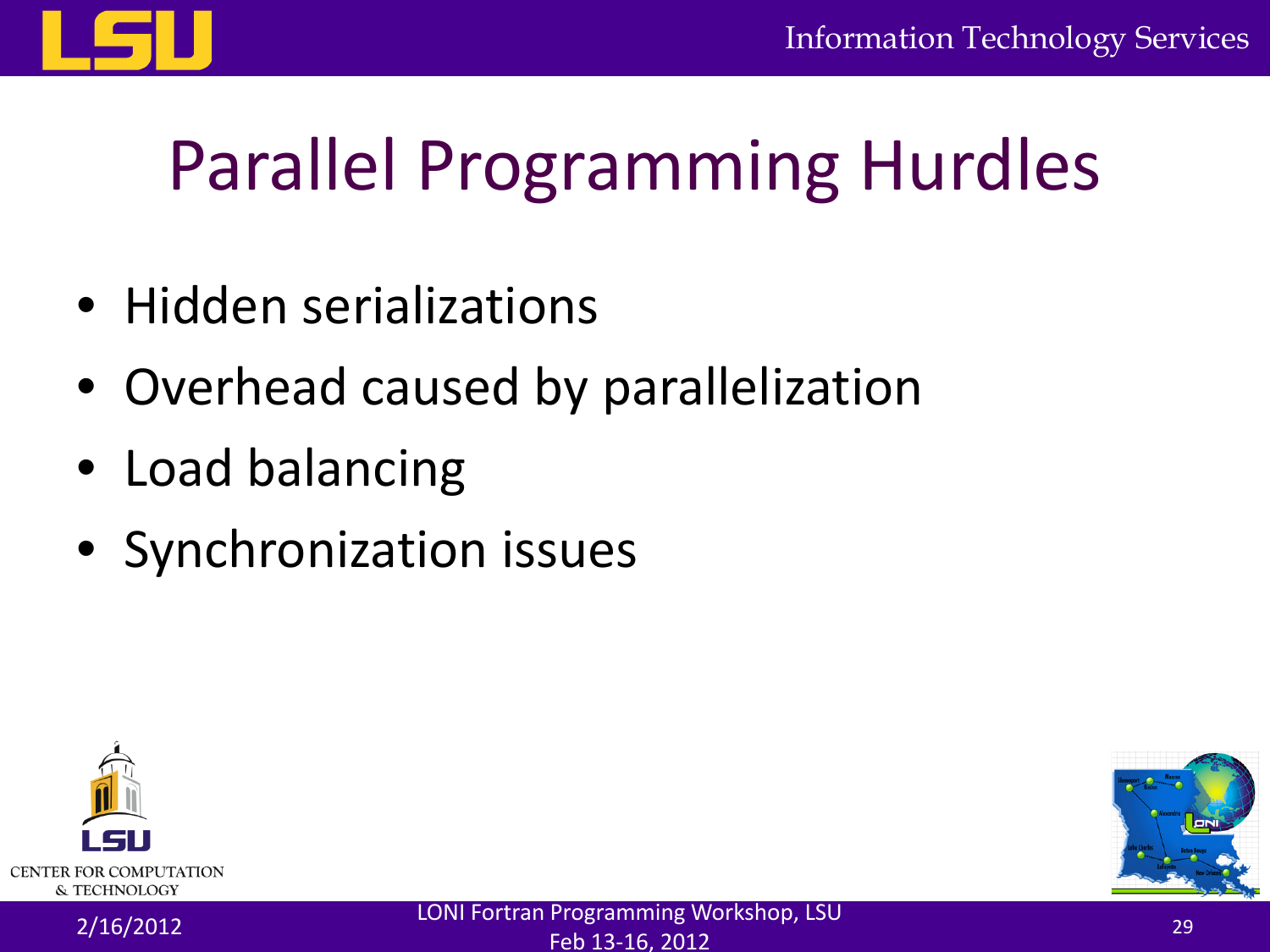

## Hidden Serialization (1)

- Back to our box moving example
- What if there is a long and narrow corridor that allows only one work to pass at a time between Location A and B?

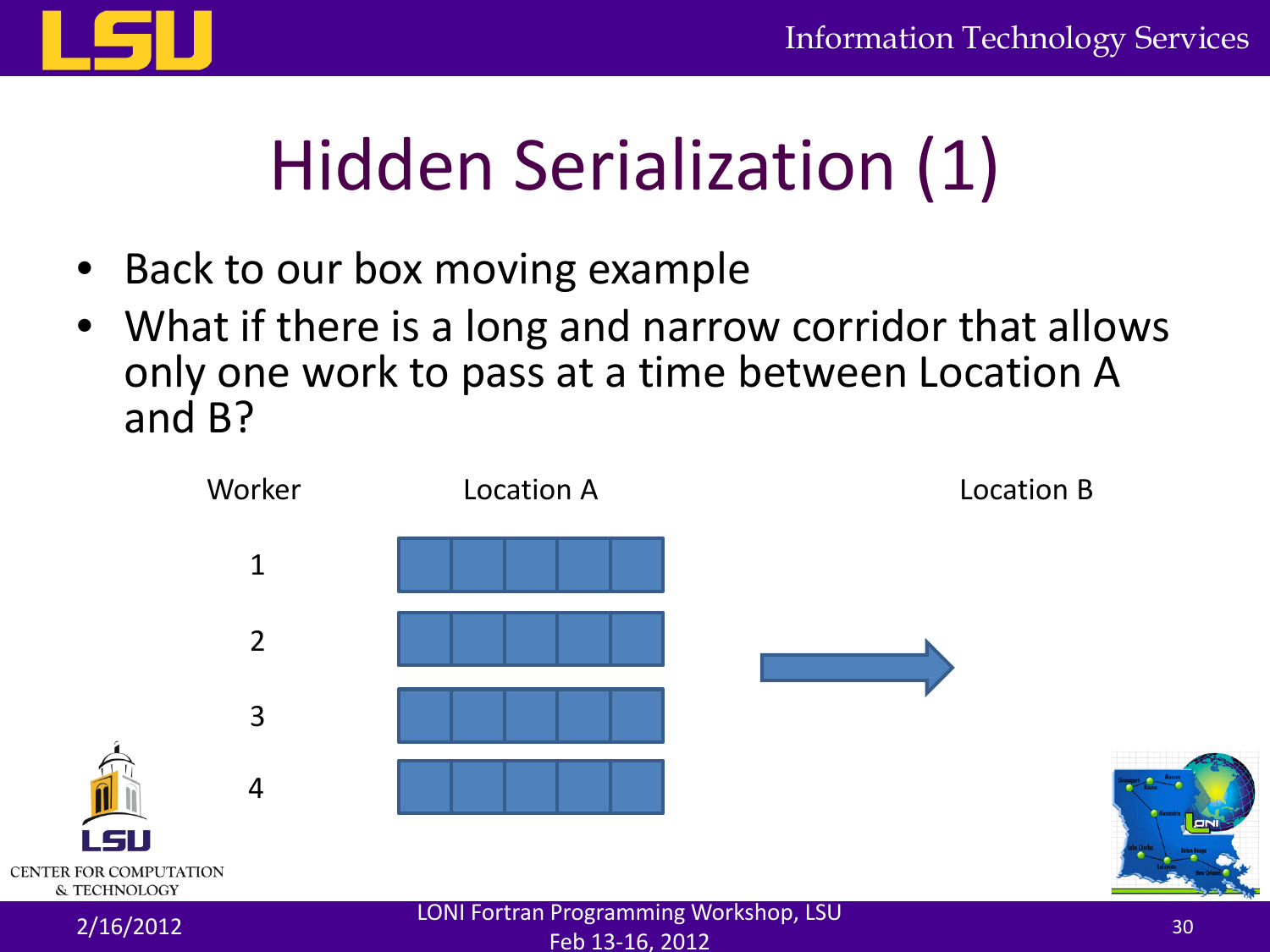

# Hidden Serialization (2)

- It is not the part in serial programs that is hard or impossible to parallelize
	- Intrinsic serialization (the *f* in Amdahl's law)
- Examples of hidden serialization:
	- System resources contention, e.g. I/O hotspot
	- Internal serialization, e.g. library functions that cannot be executed in parallel for correctness



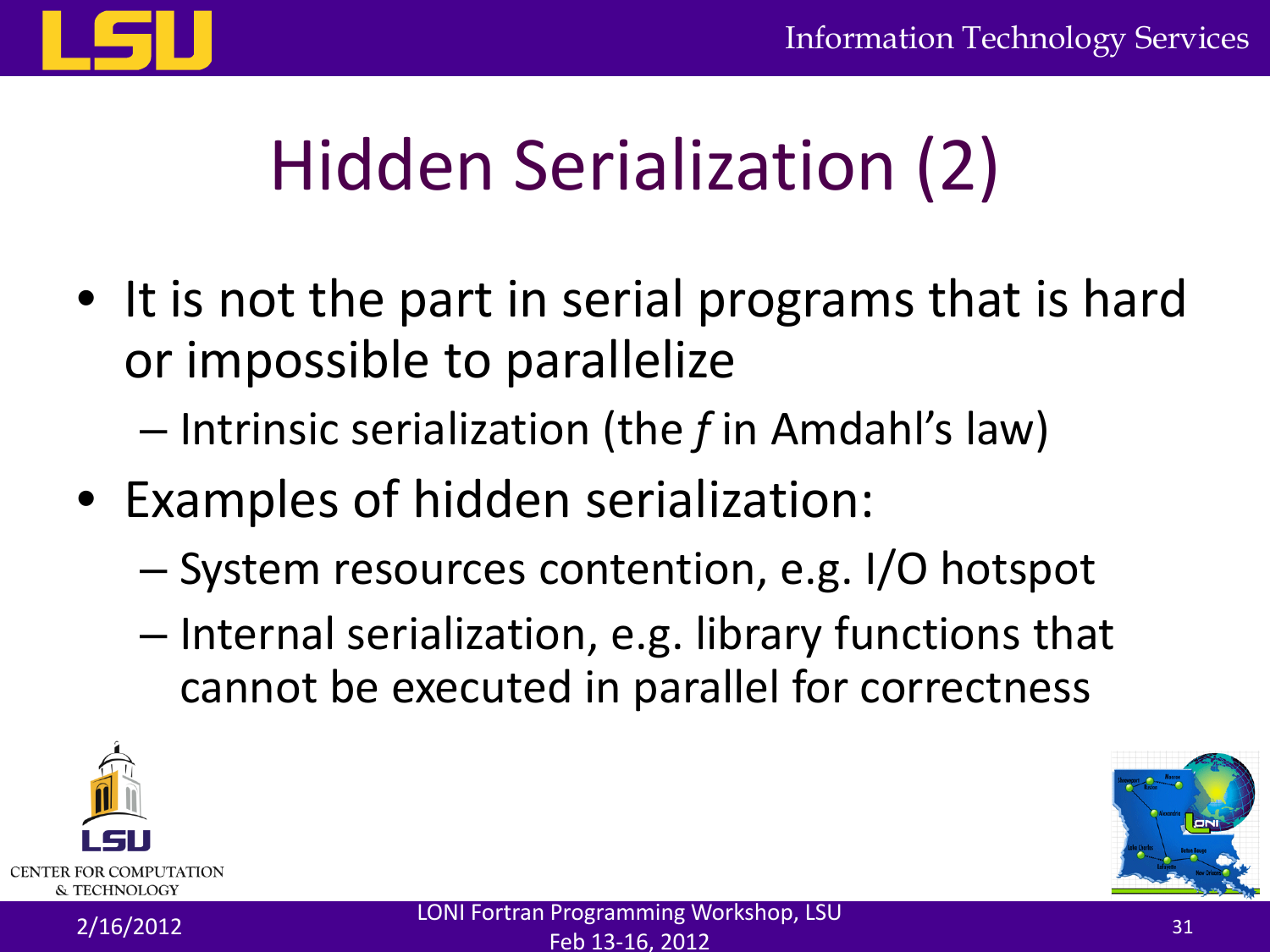

### Communication overhead

- Sharing data across network is slow
	- Mainly a problem for distributed memory systems
- There are two parts of it
	- Latency: startup cost for each transfer
	- Bandwidth: extra cost for each byte
- Reduce communication overhead
	- Avoid unnecessary message passing
	- Reduce number of messages by combining them



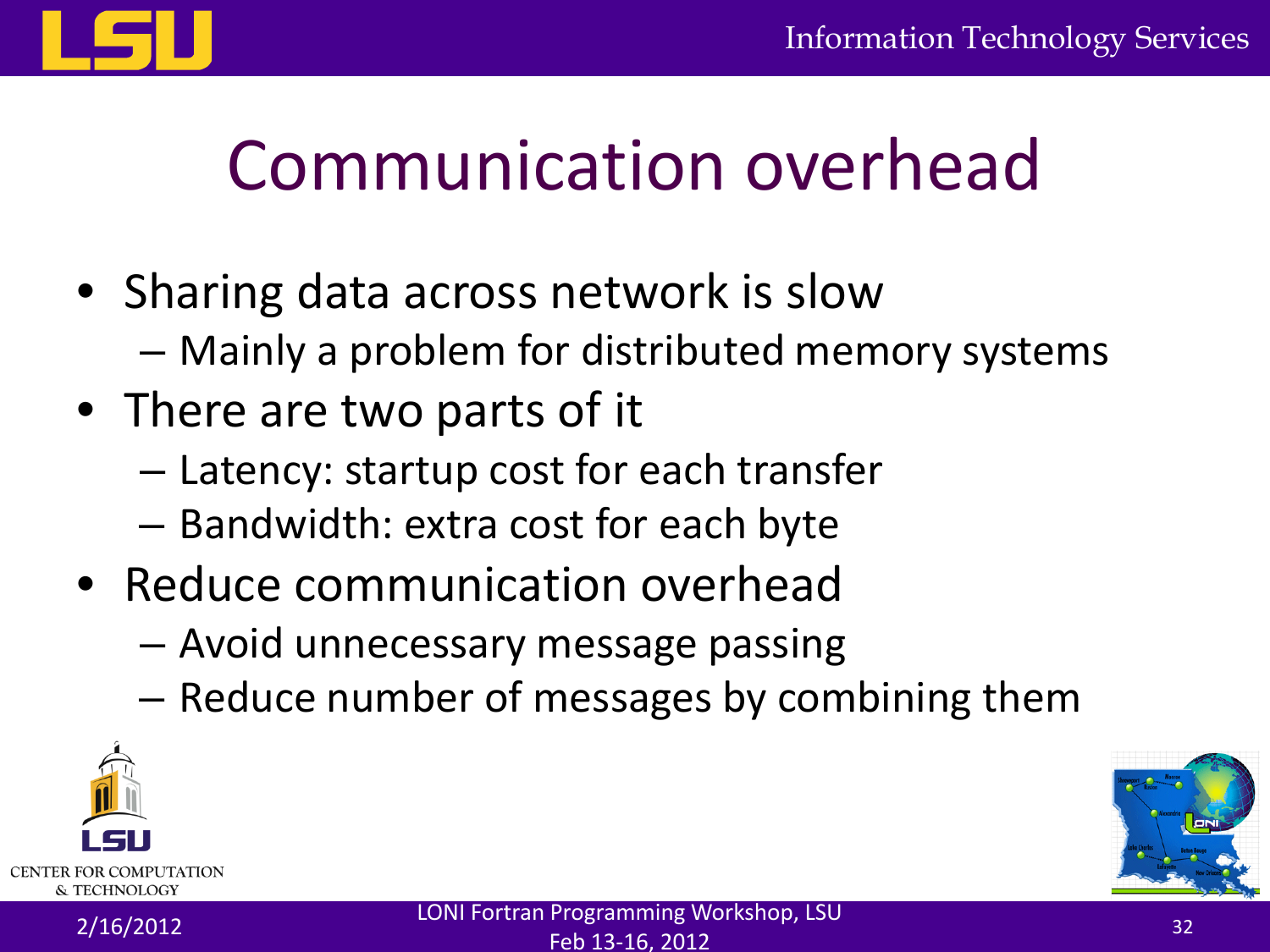





- Avoid unnecessary data transfer
- Load data in blocks (spatial locality)
- Reuse loaded data (temporal locality)
- All these apply to serial programs as well





**CENTER FOR COMPUTATION** & TECHNOLOGY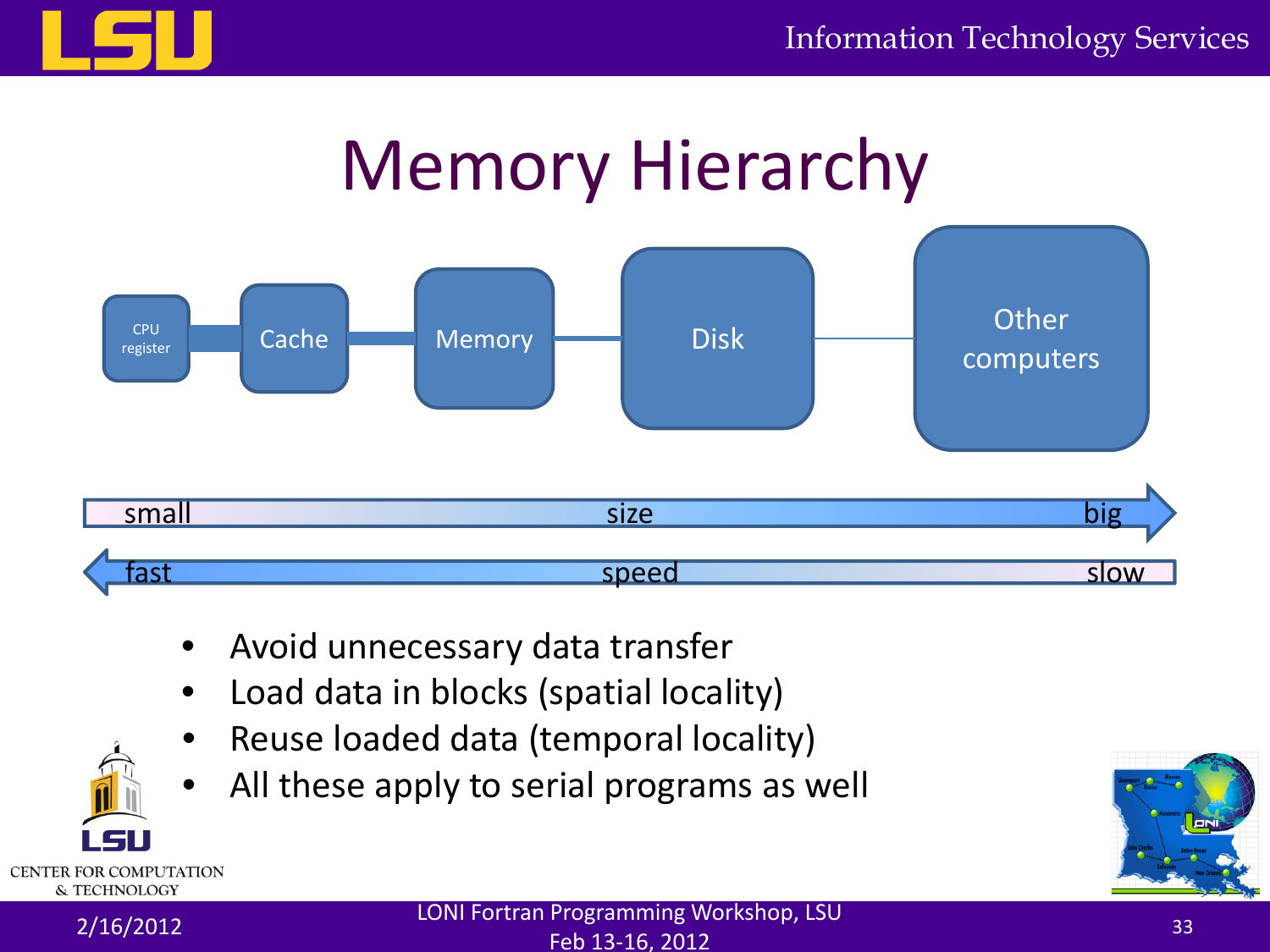

### Load balancing (1)

- Back to our box moving example, again
- Anyone sees a problem?

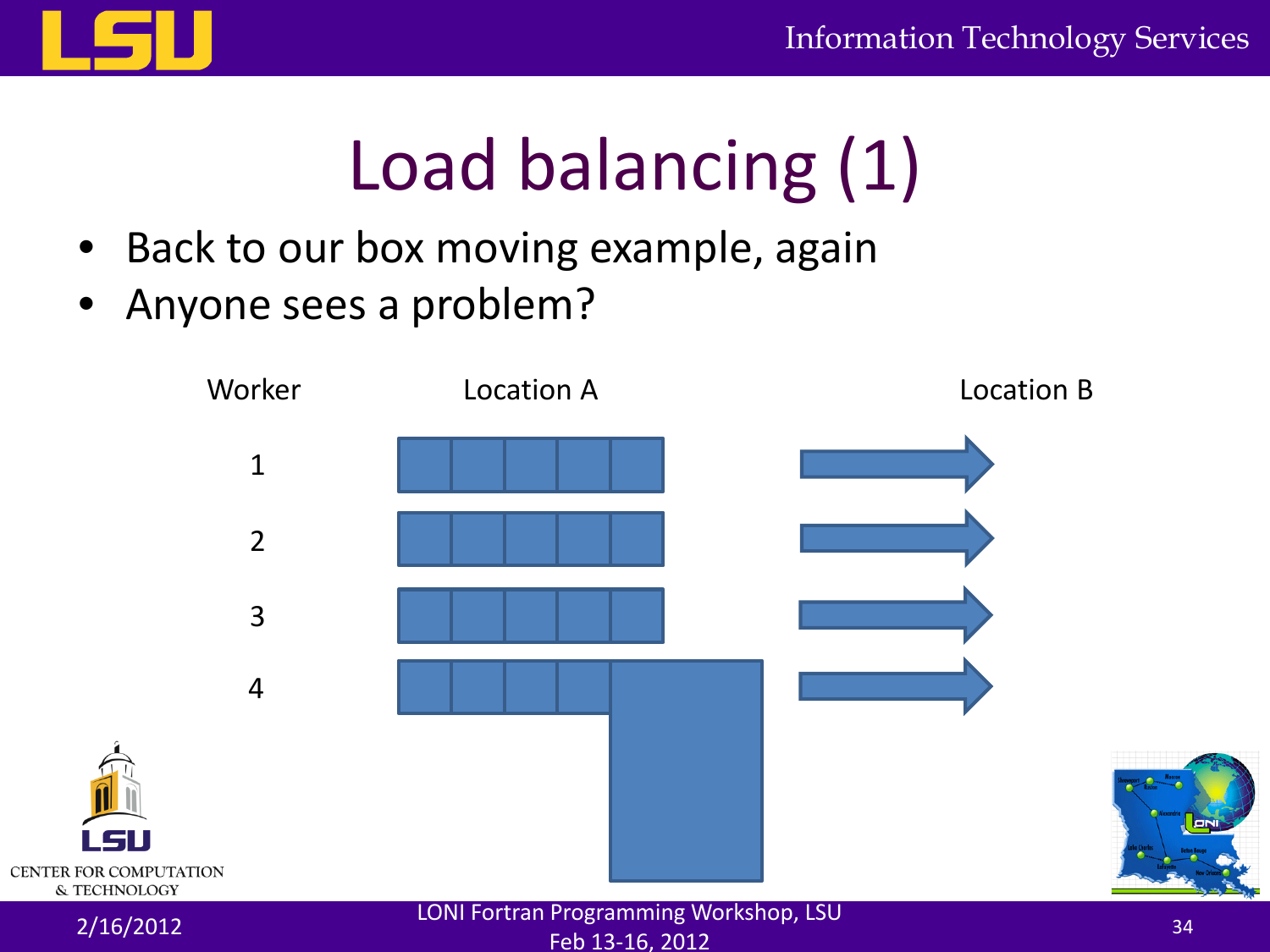

# Load balancing (2)

- Work load not evenly distributed
	- Some are working while others are idle
	- The slowest worker dominates in extreme cases
- Solutions
	- Explore various decomposition techniques
	- Dynamic load balancing
		- Hard for distributed memory
		- Adds overhead



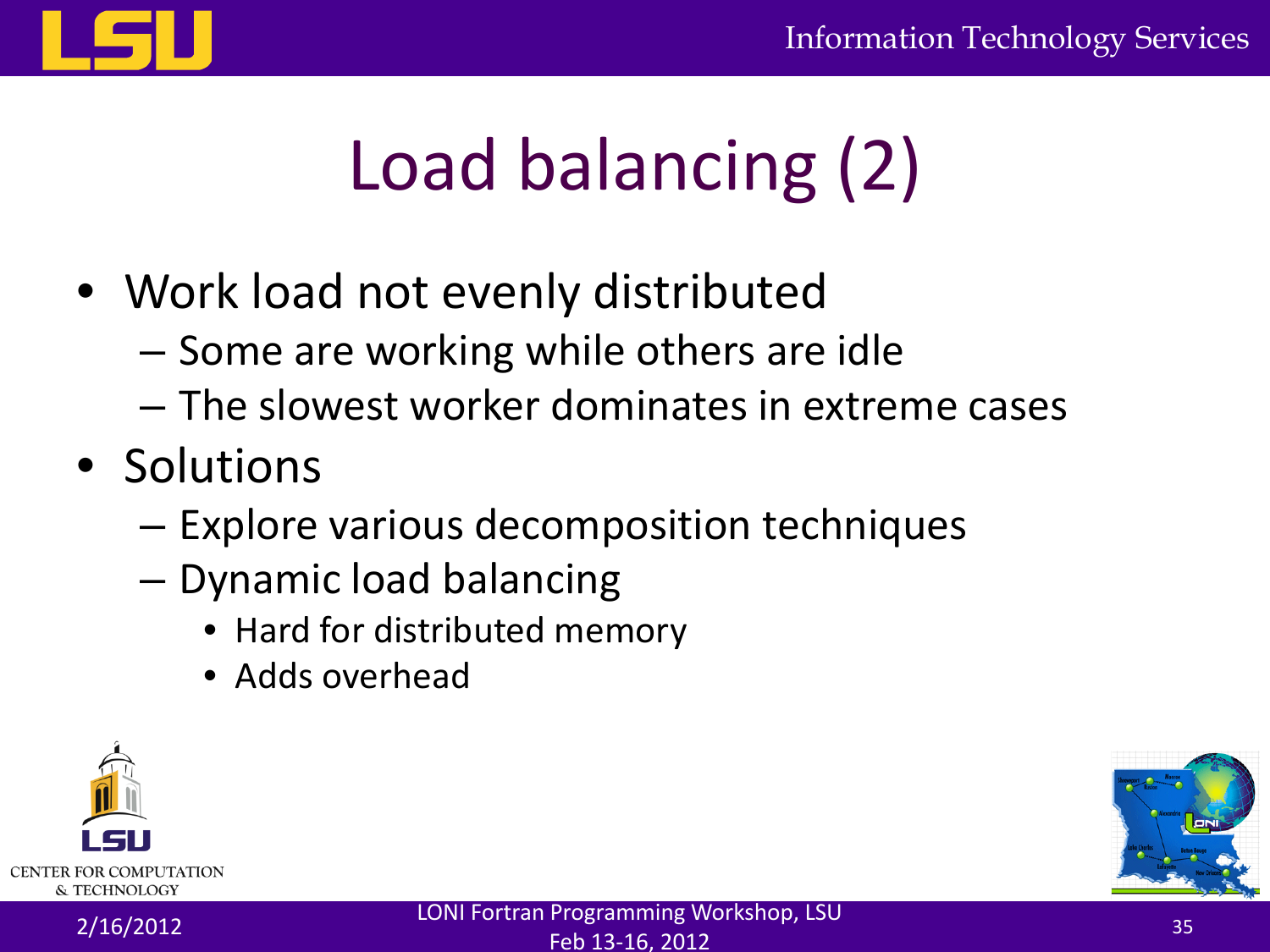

### Synchronization issues - deadlock





**CENTER FOR COMPUTATION** & TECHNOLOGY

*Source: Stout & Jablonowski, Parallel computing 101, SC10*

2/16/2012 LONI Fortran Programming Workshop, LSU Feb  $13-16, 2012$  36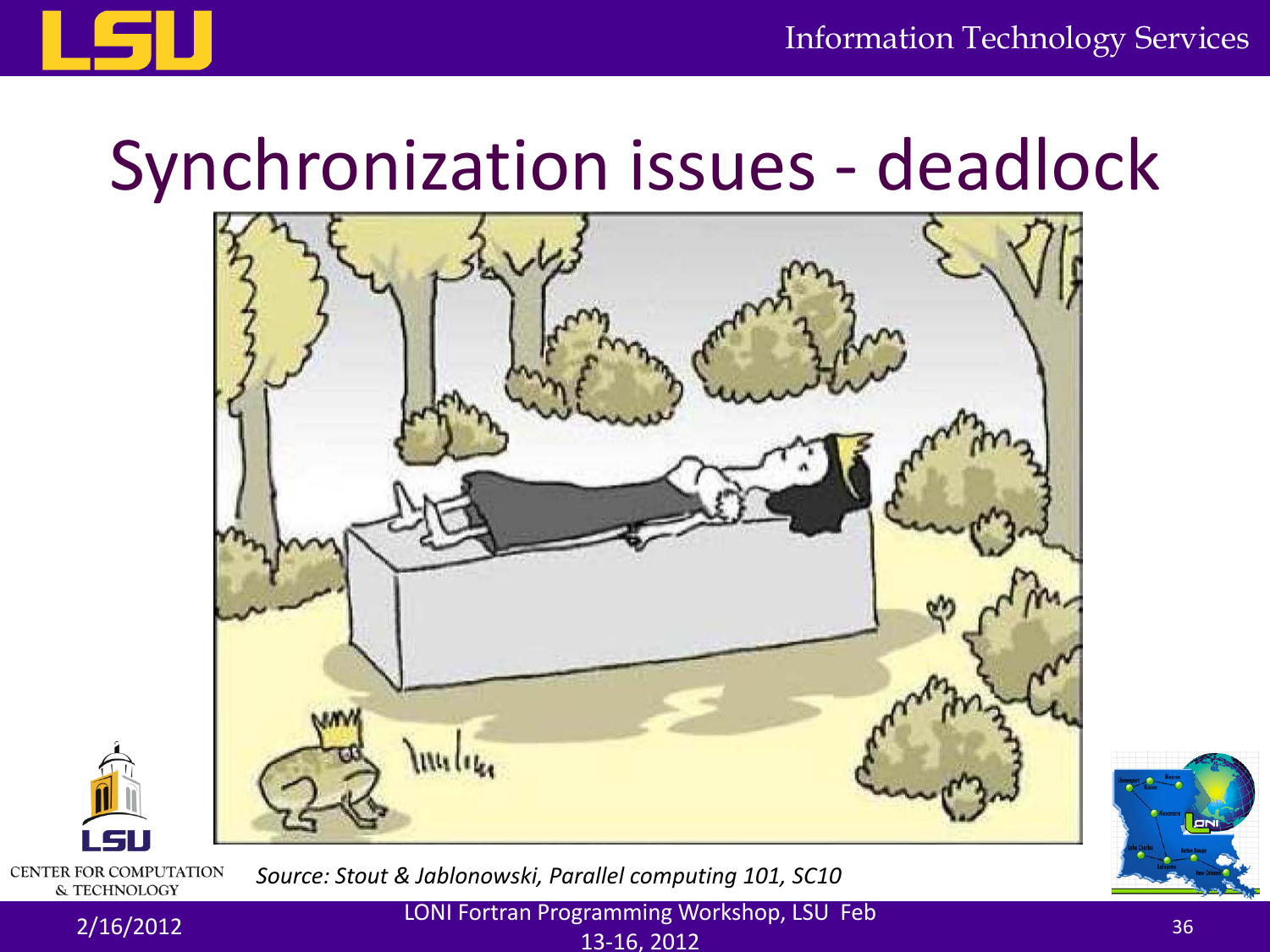

### **Deadlock**

- Often caused by "blocking" communication operations
	- "Blocking" means "I will not proceed until the current operation is over"
- Solution
	- Use "non-blocking" operations
	- Caution: tradeoff between data safety and performance



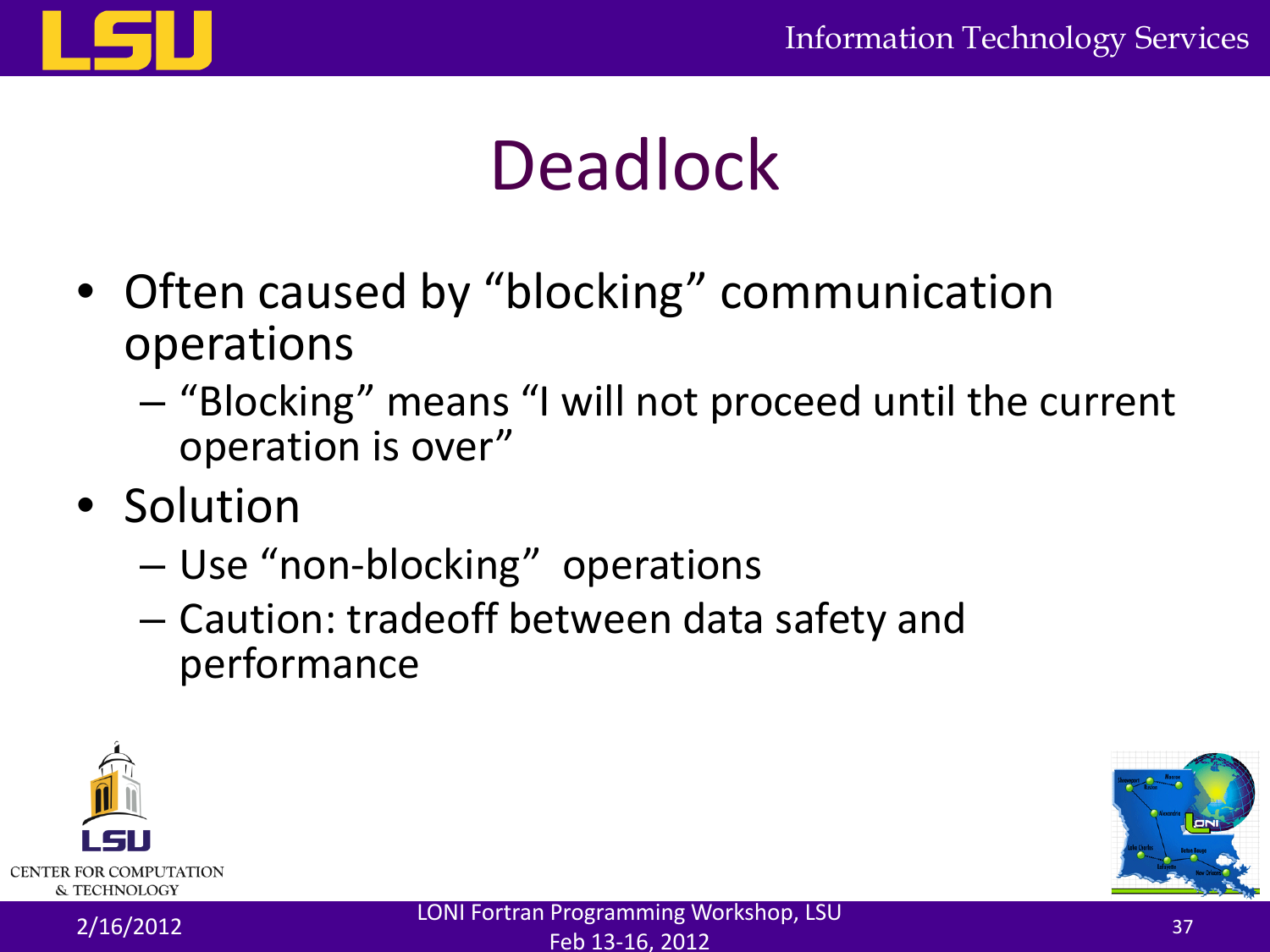# **Outline**

- Introduction
- Parallel programming models
- Parallel programming hurdles
- Heterogeneous computing



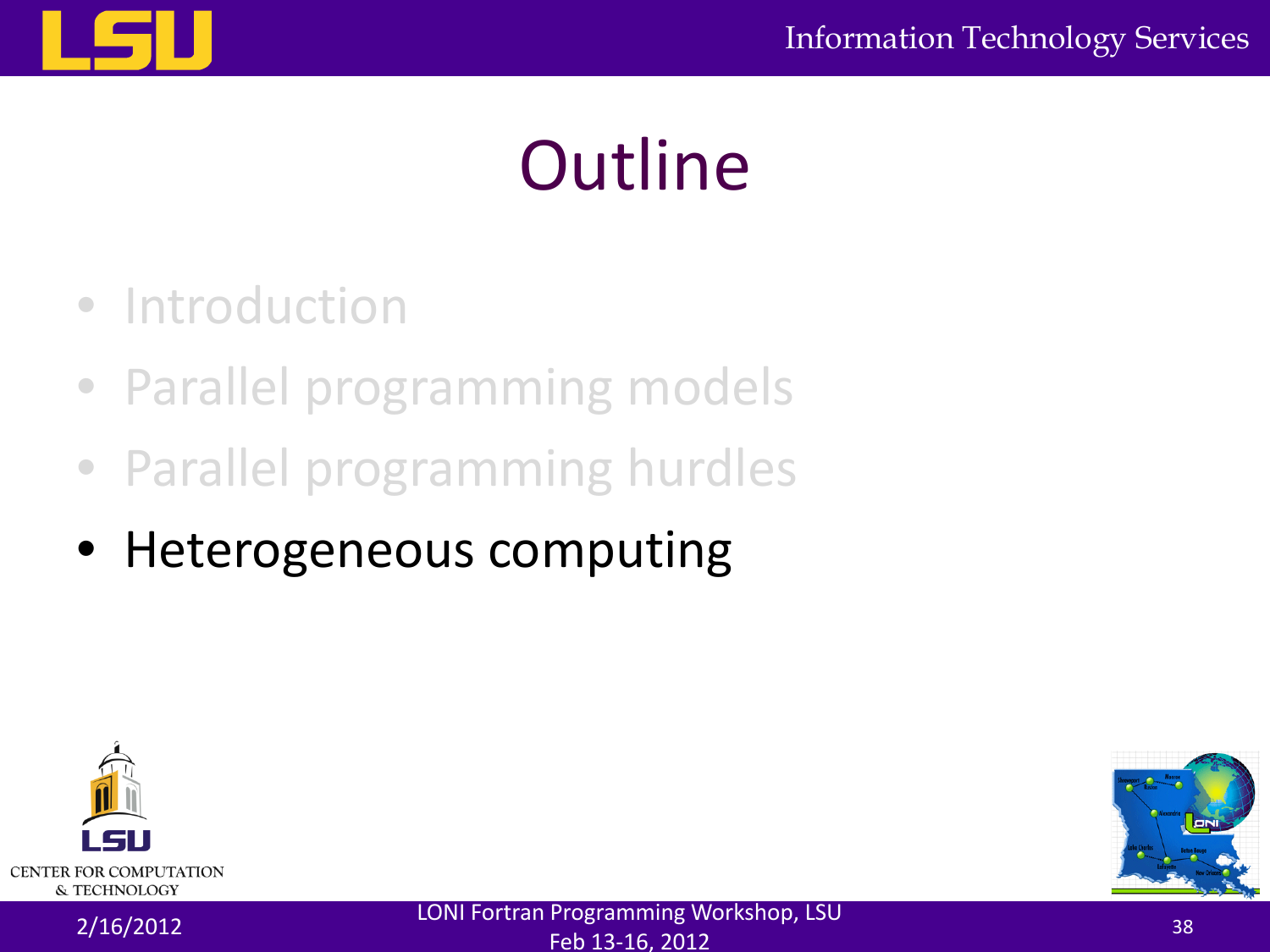

### Heterogeneous computing

- A heterogeneous system solves tasks using different types of processing units
	- CPUs
	- GPUs
	- DSPs
	- Co-processors
	- …
- As opposed to homogeneous systems, e.g. SMP nodes with CPUs only



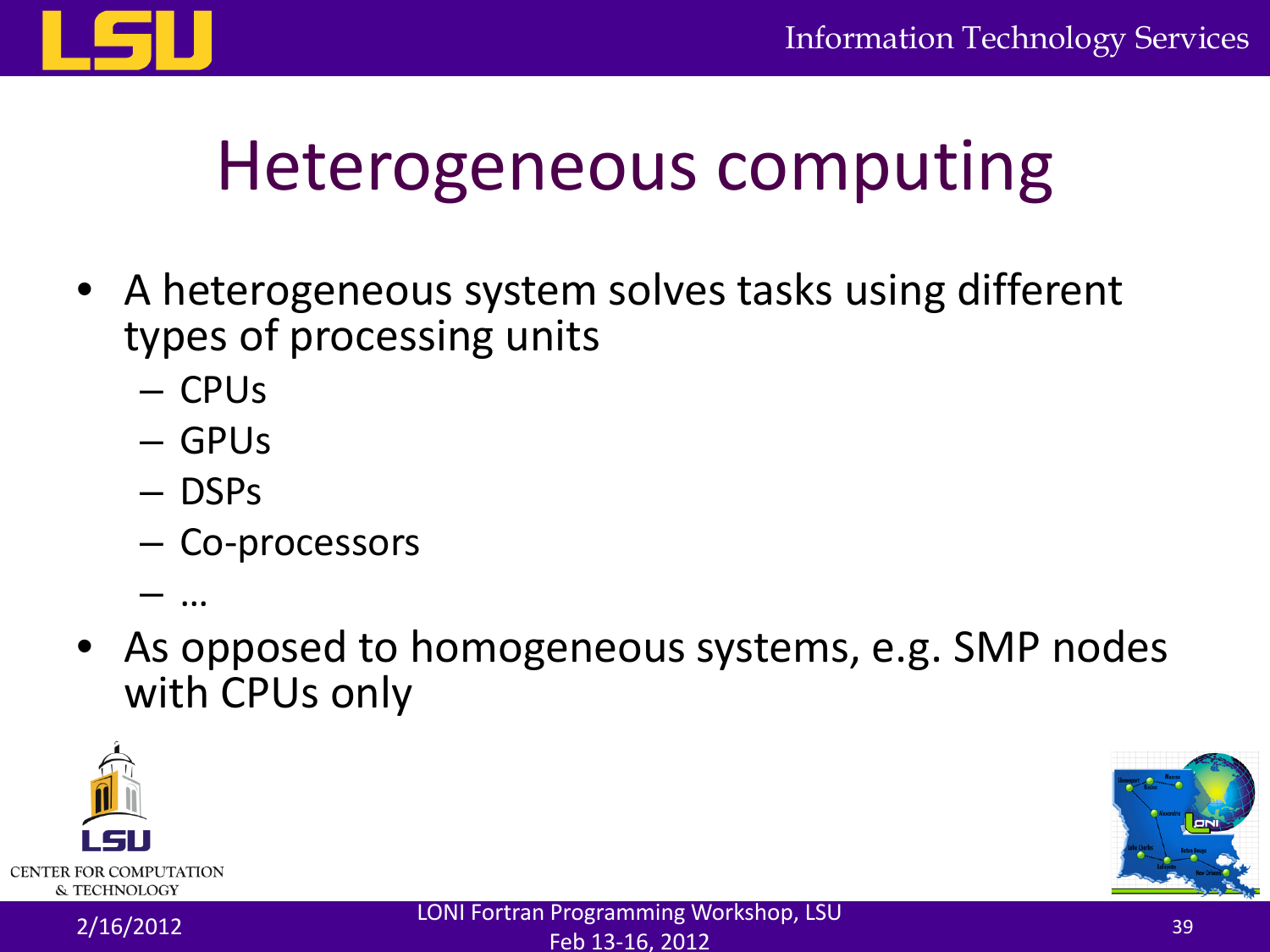



### The free (performance) lunch is over





*Source: Herb Sutter, The Free Lunch is Over, http://www.gotw.ca/publications/concurrencyddj.htm*

2/16/2012 LONI Fortran Programming Workshop, LSU Feb 13-16, 2012<br>13-16, 2012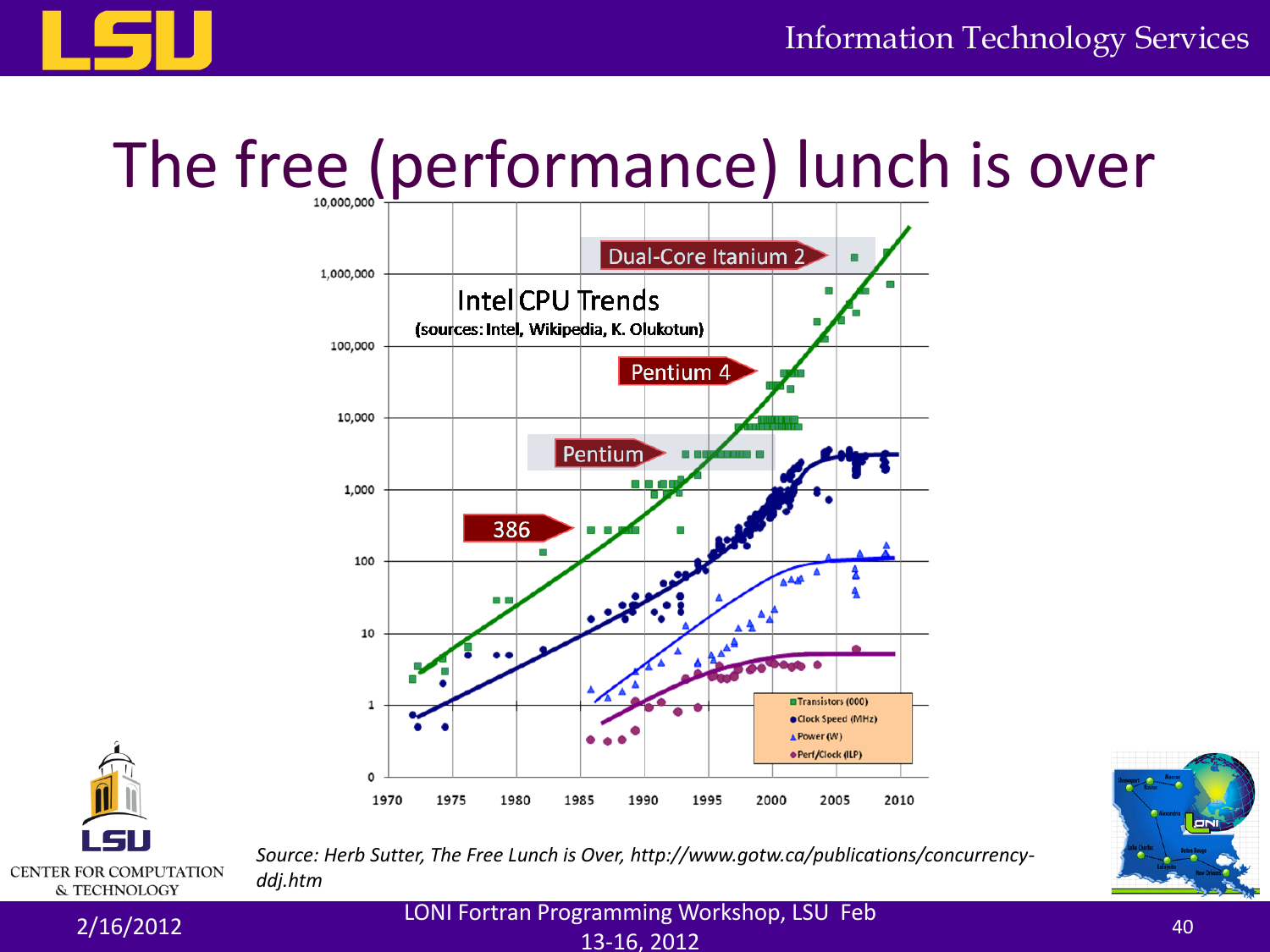

### Power efficiency is the key

- We have been able to make computer run faster by adding more transistors
	- Moore's law
- Unfortunately, not any more
	- Power consumption/heat generation limits packing density
	- Power  $\sim$  speed<sup>2</sup>
- Solution
	- Reduce each core's speed and use more cores increased parallelism



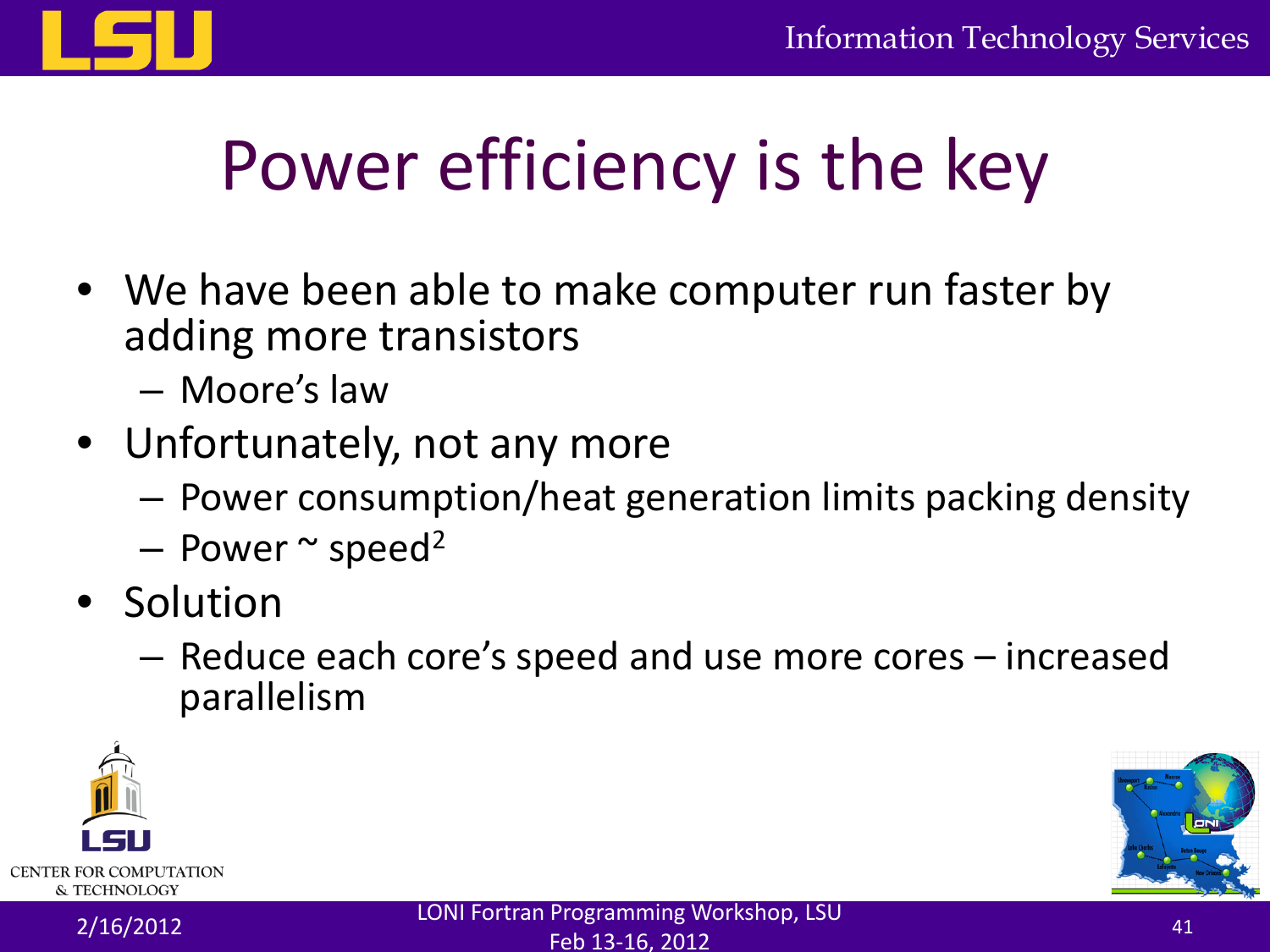

# Graphic Processing Units (GPUs)

- Massively parallel many-core architecture
	- Thousands of cores capable of running millions of threads
	- Data parallelism
- GPUs are traditionally dedicated for graphic rendering, but become more versatile thanks to
	- Hardware: faster data transfer and more on-board memory
	- Software: libraries that provide more general purposed functions
- GPU vs CPU
	- GPUs are very effectively for certain type of tasks, but we still need the general purpose CPUs



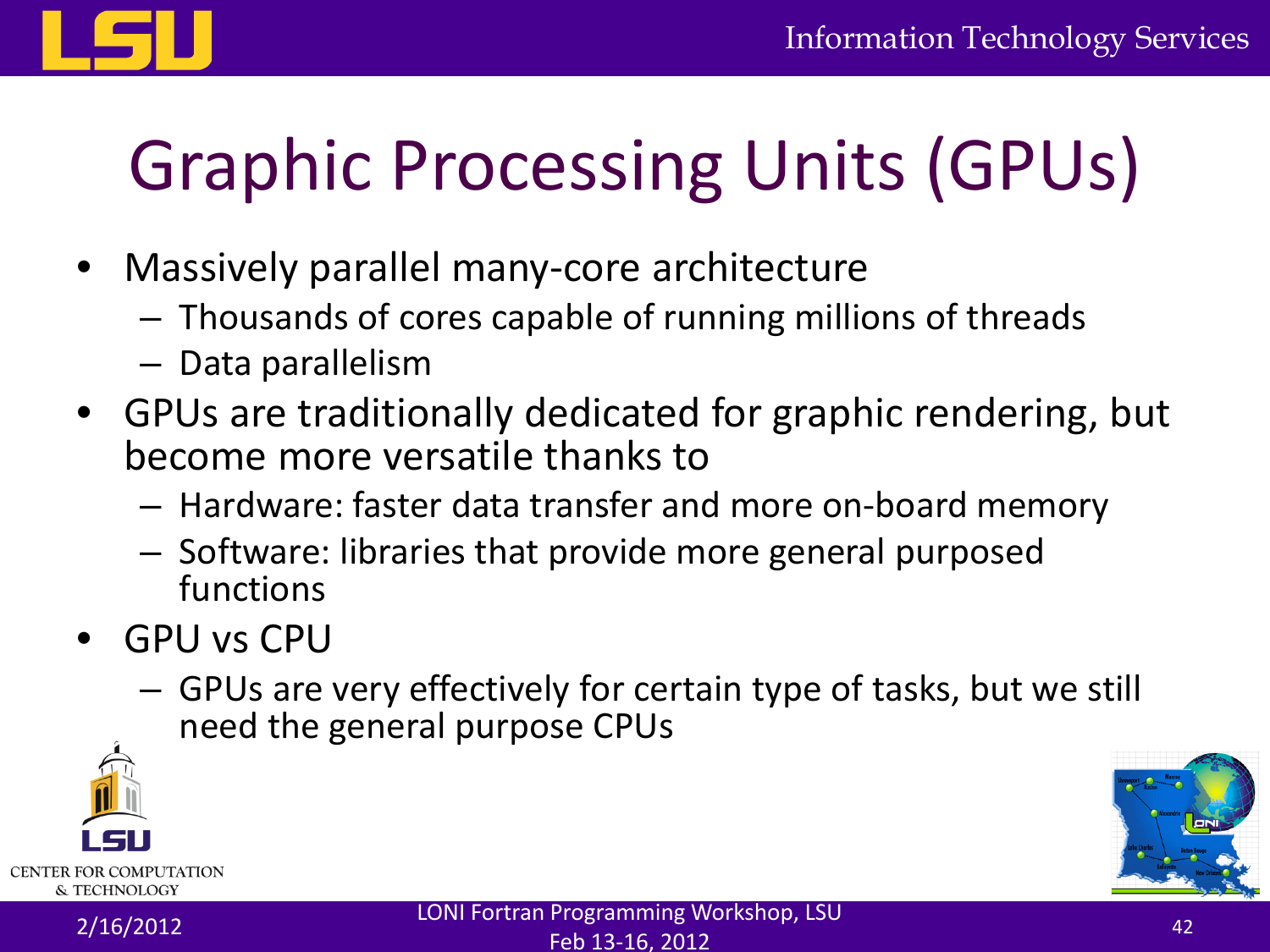

### GPUs and HPC

- Latest trend in HPC
	- SMP nodes with GPUs installed
	- 3 of the top 5 machines in the top 500 list are accelerated by GPUs
- Why people love them
	- Tremendous performance gain single to double digit speedup compared to cpu-only versions
- Why people hate them (well, just a little bit)
	- Still (relatively) hard to program, even harder to optimize



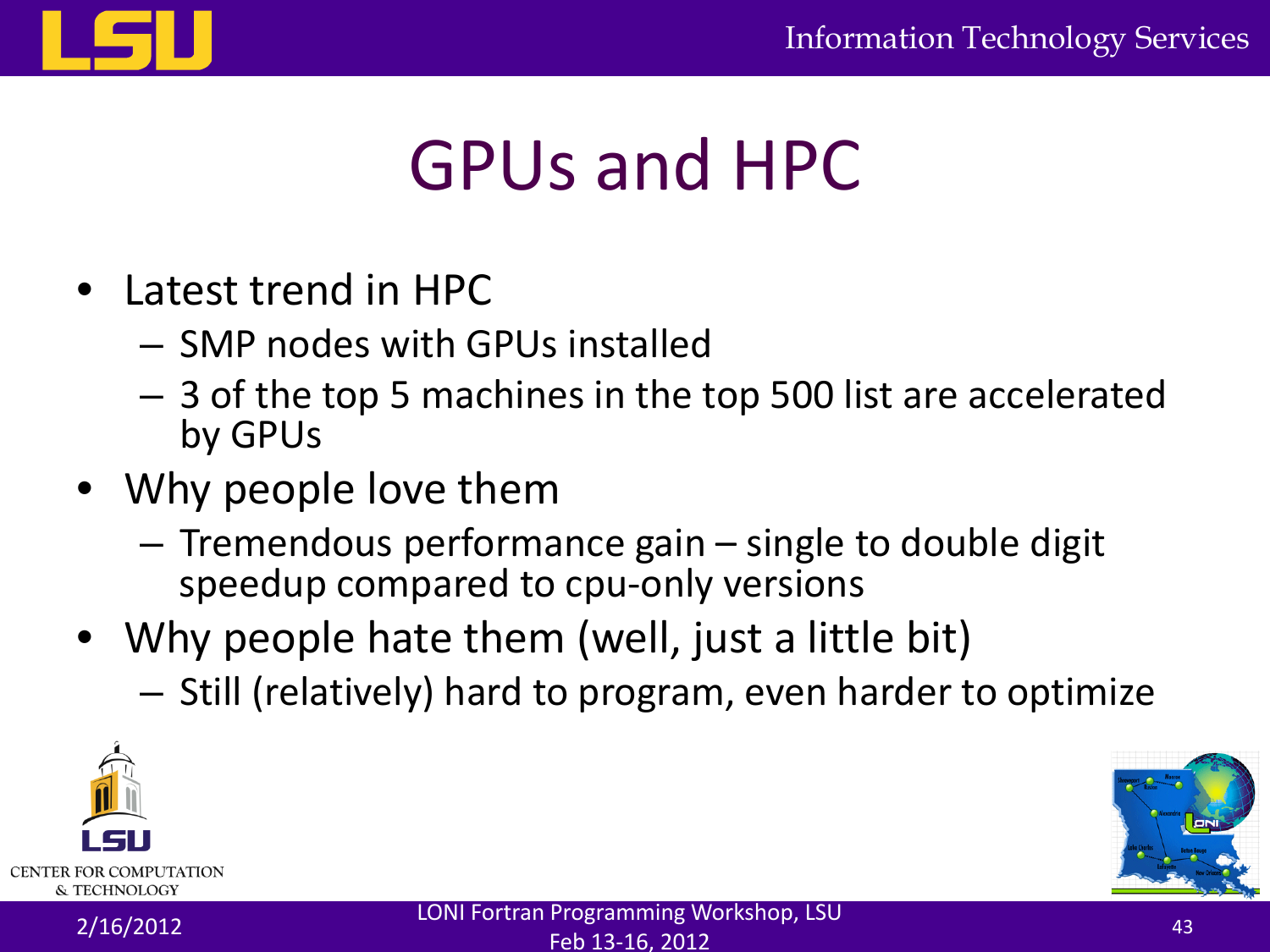

### GPU programming strategies

- GPUs need to copy data from main memory to its on- board memory and copy them back
	- Data transfer over PCIe is the bottleneck, so one needs to
		- Avoid data transfer and reuse data
		- Overlap data transfer and computation
- Massively parallel, so it is a crime to do anything anti- parallel
	- Need to launch enough threads in parallel to keep the device busy
	- Threads need to access contiguous data
	- Thread divergence needs to be eliminated



& TECHNOLOGY

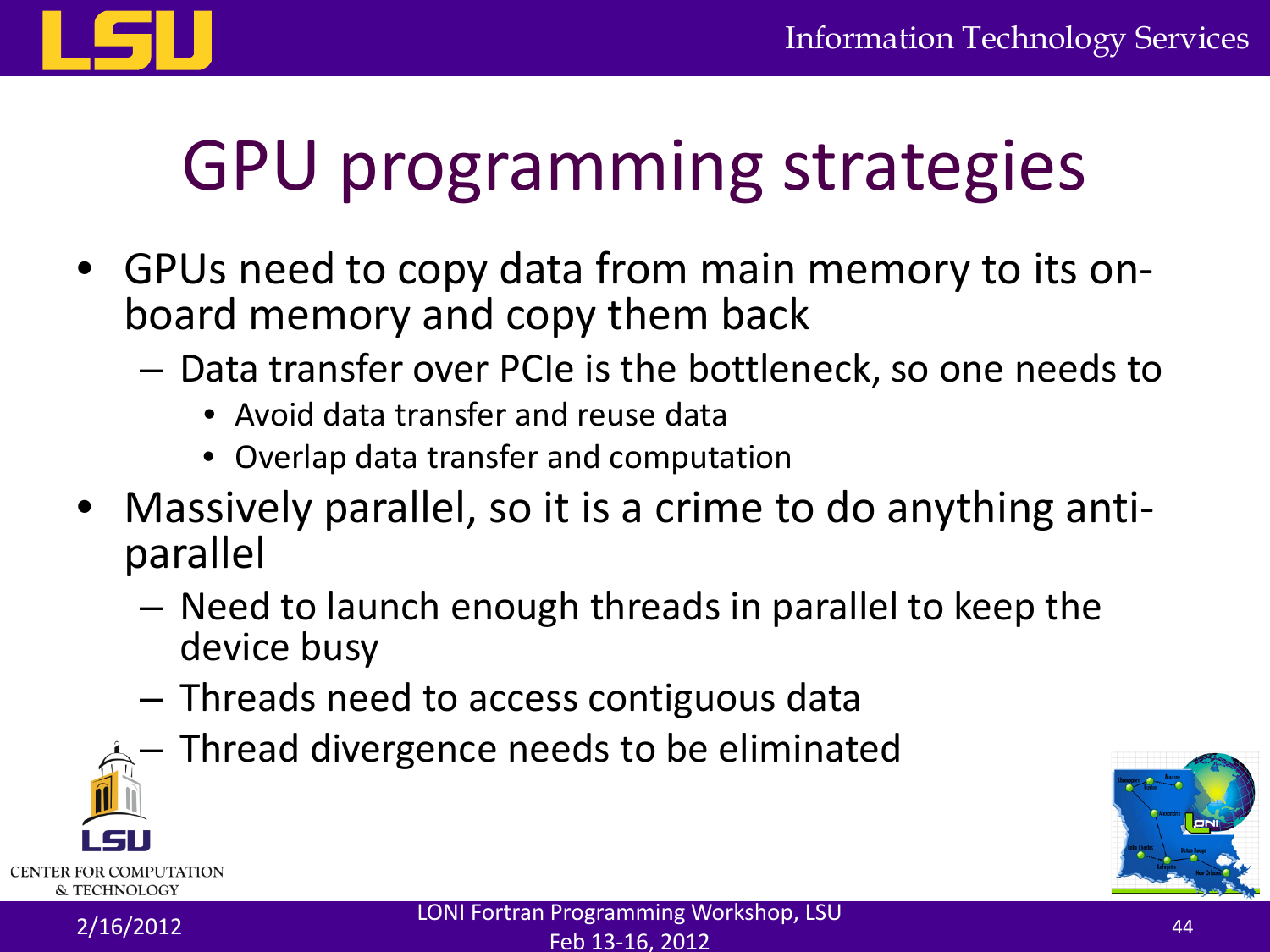

### Fused processing unit

- CPU and GPU cores on the same die
- GPU cores can access main memory
	- Hence no PCIe bottleneck
- Much less GPU cores than a discrete graphic card can carry
	- Less processing power



*AMD "Llano" Accelerated Processing Unit (APU)*





2/16/2012 LONI Fortran Programming Workshop, LSU Feb 13-16, 2012<br>Feb 13-16, 2012